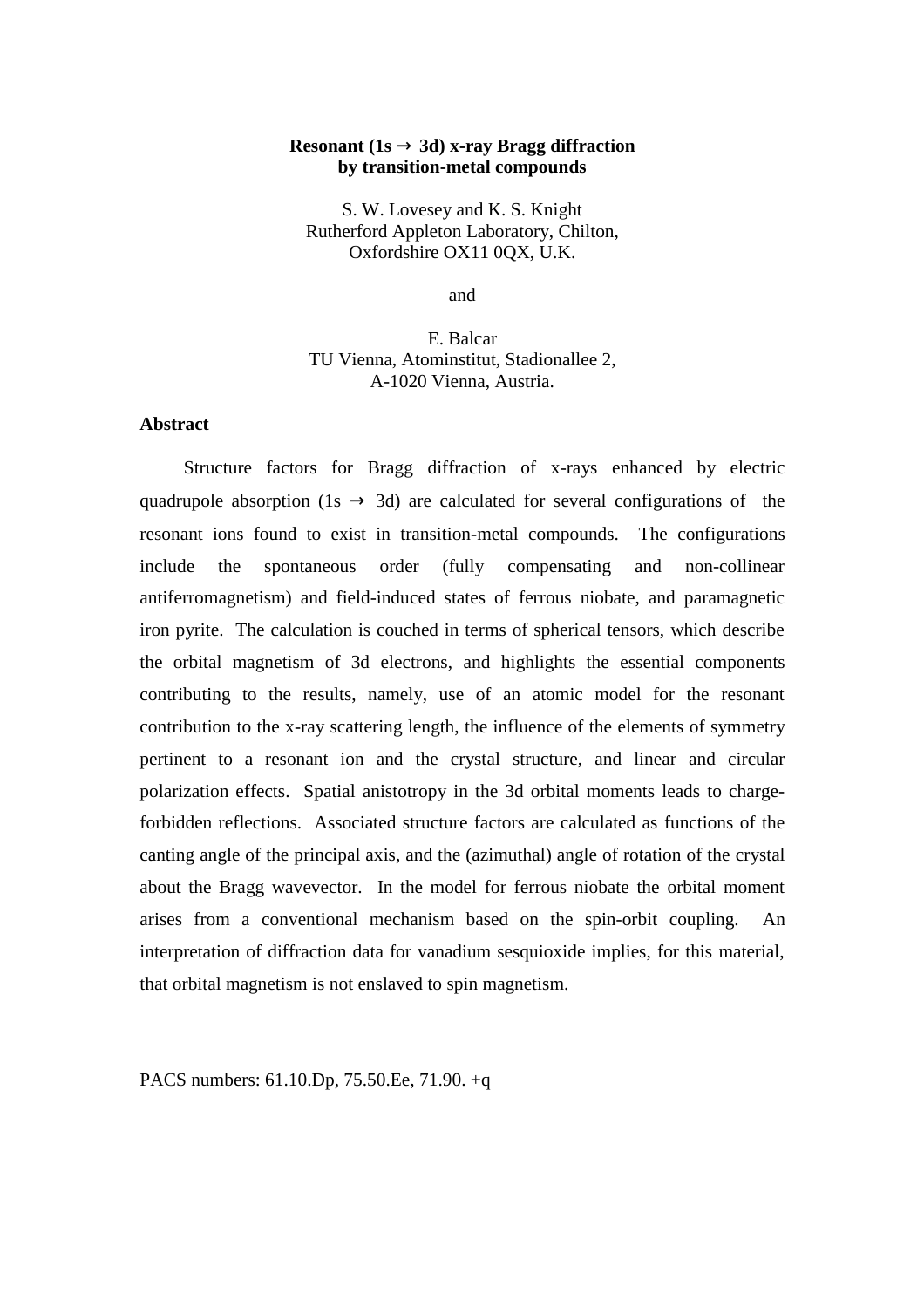#### **1. Introduction**

Properties of a magnetic material are ultimately determined by charge, orbital and spin degrees of freedom of the valence electrons. Concerning orbital degrees of freedom these are often subjugated to spins. Such is the case when orbital magnetism in the first approximation is created by the action of the spin-orbit interaction, being quenched at zeroth order by the local electrostatic potential. In other cases, which include Mott insulators, orbital and spin degrees of freedom must be treated on an equal footing; see  $[1 – 3]$  and references therein.

There is a growing awareness of the feasibility and need to separately determine orbital magnetism and ordering rather than merely infer them from lattice distortions and spin properties. A tendency to accept inference as the best one can do for orbital properties stems from confidence, established through several decades of research, in our ability to measure lattice and spin properties. However, the availability today of sophisticated diffraction instruments supplied with photons from a synchrotron source beckons a reappraisal of the status quo.

Experimental methods based on the Bragg diffraction of x-rays from a synchrotron source offer much to the investigation of electron correlations in magnetic materials [4]. At high incident energies, well above the region of atomic resonances, the method is similar to magnetic neutron diffraction except that a beam of x-rays reveals the ordering of spin moments whereas neutrons reveal the ordering of magnetic moments. Operating at lower incident energies, but still clear of atomic resonances, x-ray diffraction gives information on the ordering of spin and orbital moments. Unfortunately, the magnetic signals in x-ray diffraction are relatively weak, e.g. in the limit of high incident energies the ratio of the magnetic and charge signals for diffraction from planes of reflection separated by a distance *d* is  $(\lambda_0/d)$ where the Compton wavelength  $\lambda_0 = 0.0243\text{\AA}$ . Problems encountered in measuring weak signals are mitigated by tuning the incident x-ray energy to an inner-shell absorption edge of a magnetic ion, with the immediate benefit of signal enhancement from the resonance which can be as much as a few orders of magnitude. The enhancement comes at a price, though, that includes operating at an incident energy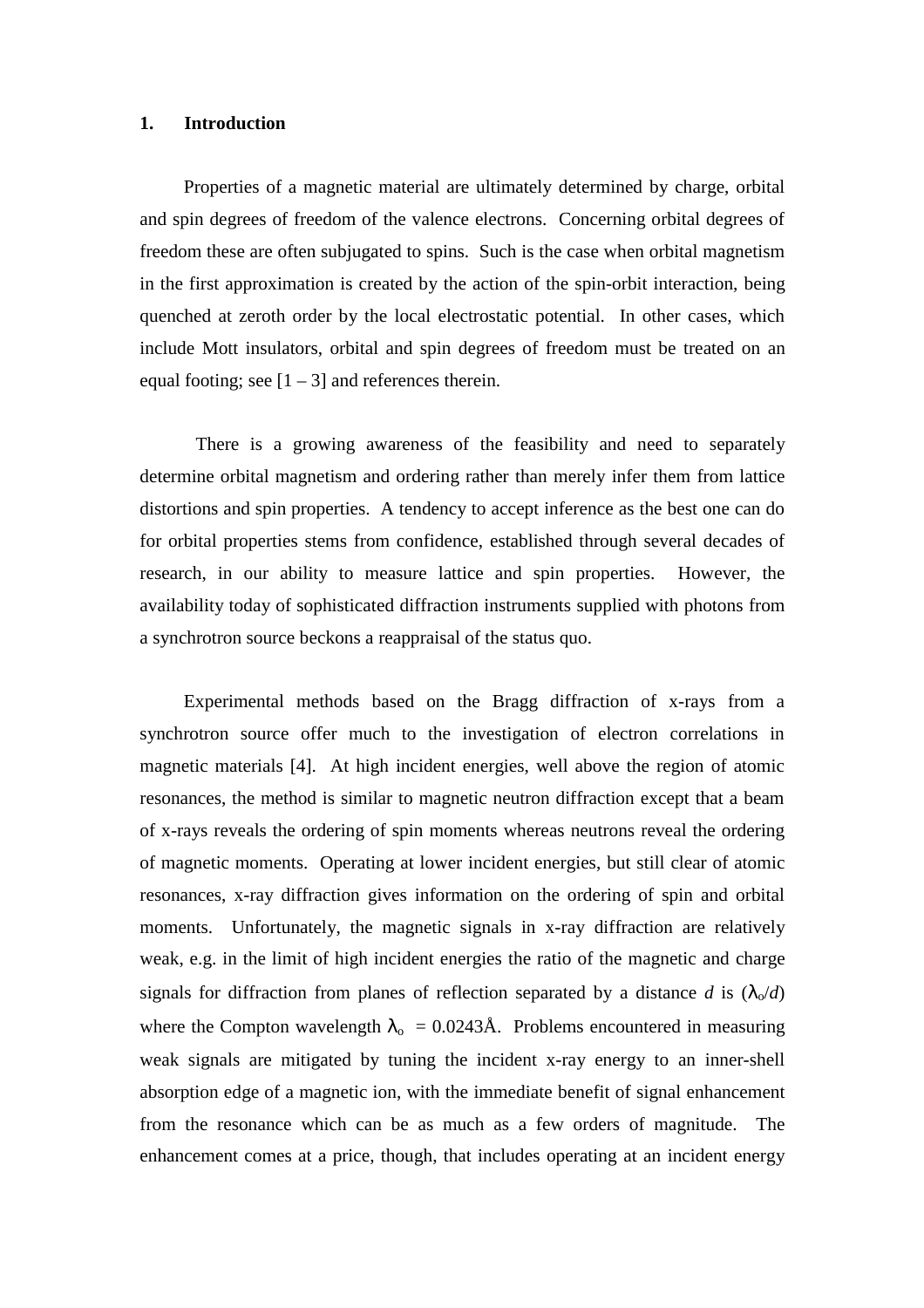not ideal for diffraction and the need to rely on a theoretical framework for the interpretation of data. If the energy of the resonance  $\Delta$  (keV) is too small the wavelength =  $(12.4/\Delta)$  Å will barely match *d* in the Bragg condition and, also, evacuated flight paths become essential to reduce absorption.

Regarding 3d transition-metal compounds, there is much to be said in favour of tuning to the K-shell absorption edge. For ions ranging from vanadium to copper the energy of this absorption edge corresponds to wavelengths ranging from 2.3 Å to 1.4 Å which are well suited for Bragg diffraction. There is also a case in favour of exploiting the electric quadrupole event (E2) even though the signal enhancement is less than that enjoyed by an electric dipole event (E1). As a function of incident energy the observed E2 spectral line-shape is found to be simple and similar to a single oscillator, which is in marked contrast to quite complicated line-shapes associated with E1 events [5 - 7]. This empirical evidence on the E2 line-shape suggests that it is reasonable to appeal to an atomic model for the interpretation of the diffracted signal. From such a model one learns that resonant x-ray Bragg diffraction enhanced by an E2 event at the K-shell absorption edge (1s  $\rightarrow$  3d) is directly related to the orbital moments of the 3d valence electrons [8].

Using an atomic model to describe enhanced x-ray Bragg diffraction for an E2 event we are able to give a full account of the information that could be available through an investigation of 3d transition-metal compounds. By way of an interesting and challenging example we give results for the calculated structure factor of ferrous niobate [9], and briefly expand on a previously published short account of the structure factor for vanadium sesquioxide which successfully accounts for available experimental observations [7, 10].

The magnetic moment on the ferrous ion in  $FeNb<sub>2</sub>O<sub>6</sub>$  is highly anisotropic and it contains a large orbital component, e.g. the principal element of the gyromagnetic factor  $= 3.09$ . In zero external magnetic field the configuration of the moments below 4.9K is non-collinear, and the eight ferrous ions in the magnetic unit cell make up a fully compensating antiferromagnetic structure with a  $F_xC_z$ -arrangement of the moments. The canting angle of the ferrous moment is attributed to the octahedral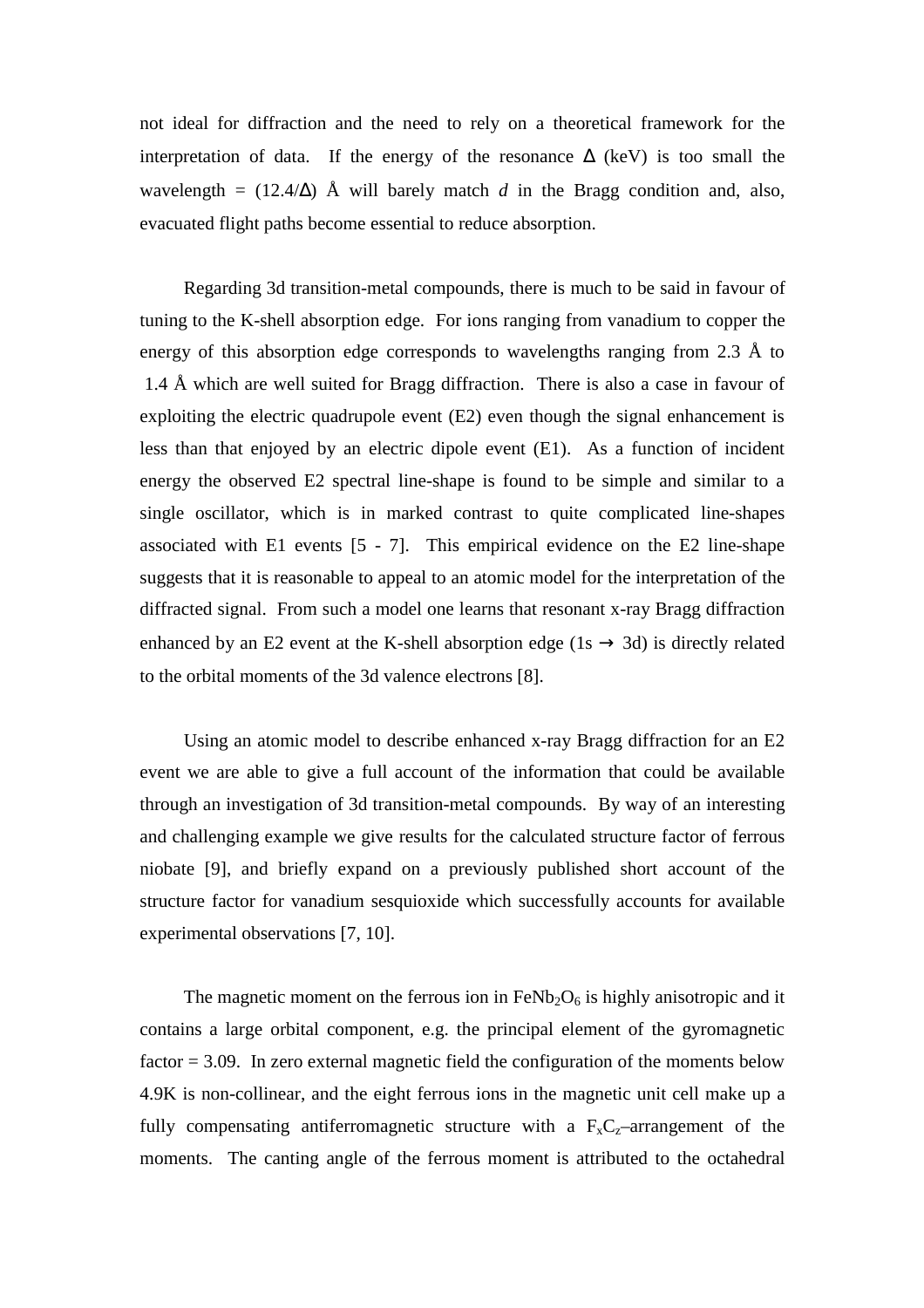environment of the oxygen ions. A sufficiently large field applied along the a- or caxis induces a transition to a state with a net ferromagnetic component. At 2.0K the critical fields for the transition are 0.9T along a and 1.85T along c. In the following text we report the calculated structure factors appropriate for the fully compensating antiferromagnetic structure and the two field-induced structures. In all three cases we predict the information gained from azimuthal-angle scans (in which the crystal is rotated about the Bragg vector) and the variation of the structure factor with respect to the canting angle as it varies with the strength of the applied field.

Charge-forbidden Bragg reflections are particularly valuable sources of information on the orbital moments. This class of reflections include those called Templeton and Templeton scattering [11-13], which arise from anisotropy in the moments referred to the crystallographic axes. We calculate the charge-forbidden structure factors for (paramagnetic) iron pyrite for which [111] is the principal axis of a resonant (iron) ion with site symmetry  $\overline{3}(C_{3i})$ . When permitted by the crystal structure, alignment of the Bragg wavevector and the symmetry axis of rotation yields a periodicity in the azimuthal-angle scan equal to the degree of the rotation axis [5, 19]. A second subset of the reflections are due to the magnetic moments. In the example based on ferrous niobate, we consider both spontaneous magnetic order and field-induced magnetic order. For this material azimuthal-angle scans do not reflect the two-fold axis of rotation that passes through the site occupied by the resonant ion, i.e. the structure factors are not simple functions of  $cos(2\psi)$  or  $sin(2\psi)$  where  $\psi$  is the angle of rotation about the Bragg vector. Instead, the calculated scans depend on several harmonics in  $\psi$ , and the rather complicated dependence on  $\psi$  is traced to the spatial anisotropy of the orbital moments when referred to the crystallographic axes.

As we mention at the start of the section, broadly speaking orbital magnetism is either subjugated to spin magnetism or largely an independent degree of freedom. Ferrous niobate belongs to the first class of materials and vanadium sesquioxide is a Mott insulator. In the ordered magnetic phase of  $V_2O_3$  vanadium ions occupy sites that have no symmetry. The spontaneous magnetic moment is not orientated along a crystallographic axis which is a feature common to  $V_2O_3$  and FeNb<sub>2</sub>O<sub>6</sub>, although the configuration of moments in  $V_2O_3$  is believed to be collinear. An interpretation [10]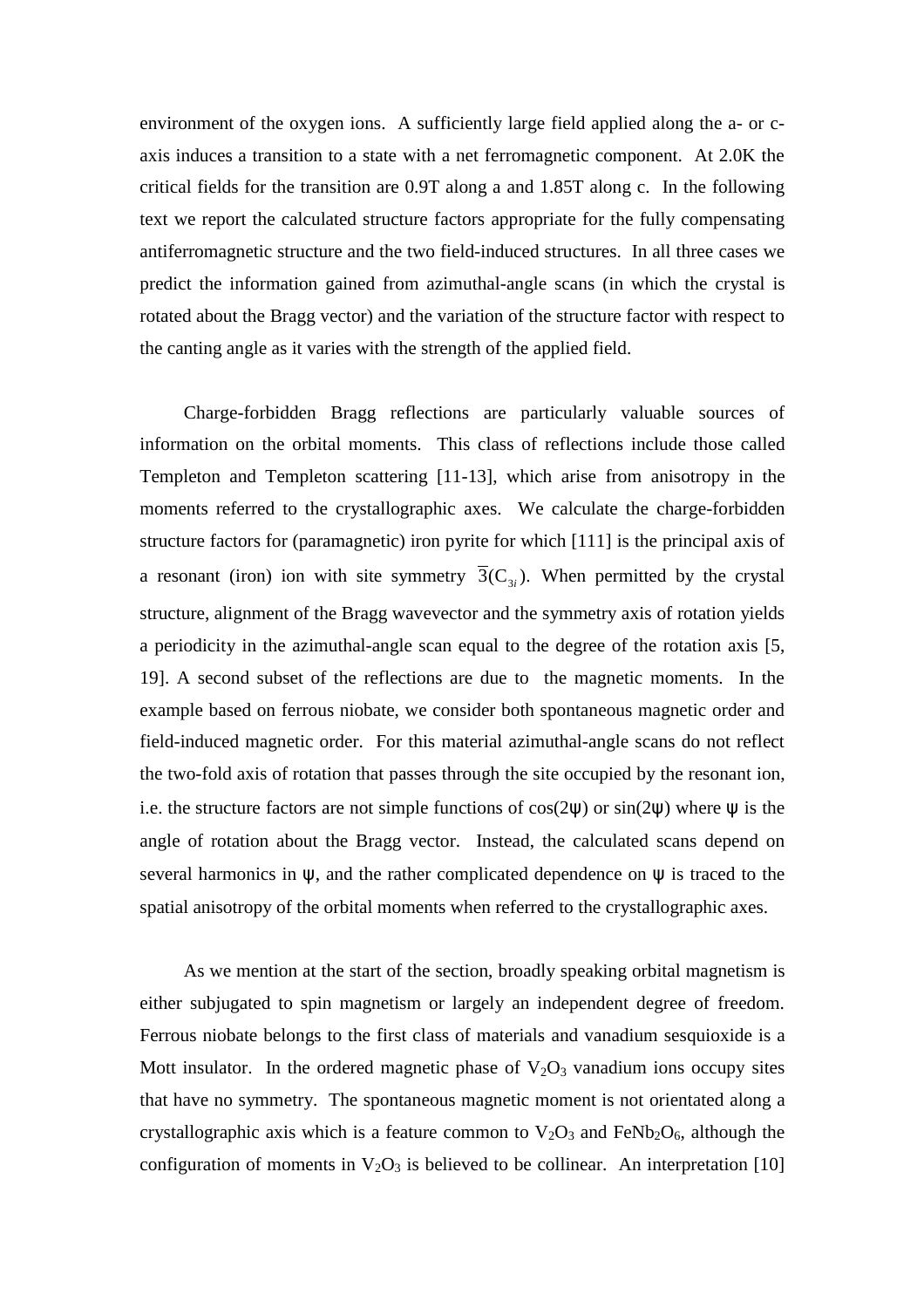of the resonant x-ray Bragg diffraction data available for  $V_2O_3$  [7] implies that the orbital moment of the vanadium ion is essentially determined by the trigonal symmetry of the high-temperature crystal structure. In the proposed model, orbital magnetism is not enslaved to spin magnetism and the spatial symmetry element for the orbital moments is the three-fold (trigonal) axis of rotation. The presence of the latter in azimuthal-angle scans is not immediately obvious because Bragg wavevectors for charge-forbidden reflections are not parallel to the trigonal axis. Using the observed values for the magnetic moment and canting angle, and spin  $S = 1$ the orbital moment along the trigonal axis has the value  $-1.3\mu_B$ .

The following two sections record general features of the resonant scattering length and the atomic model used to estimate its behaviour for transition metal ions. In particular, section 3 includes a summary of the rules governing the behaviour of the atomic tensor (which is equivalent to an orbital moment) subject to elements of symmetry which enter the definition of a unit-cell structure factor. Specific results for ferrous niobate are recorded in sections 4 and 5 together with the construction of the structure factor that describes an azimuthal-angle scan. Section 6 is given over to a discussion of the unit-cell structure factors appropriate for the field-induced magnetic configurations and the fully-compensating antiferromagnetic configuration achieved in zero applied and a temperature less than 4.9K. In many ways less complicated is the Templeton and Templeton scattering by iron pyrite which is discussed in section 7. General findings are gathered in section 8.

## **2. The resonant scattering-length**

The resonant contribution to the scattering length is denoted by *f*, and its mean value, which is equal to its time-averaged value, is  $\langle f \rangle$ . Let us label intermediate states engaged in the resonance event by η. These states are non-equilibrium states of the resonant ion and have a life-time =  $(\hbar/\gamma_n)$ , and they are of no interest to us apart from their unavoidable role in *f*. If the energy of the incident x-rays and the energy of the resonance are *E* and  $\Delta_n$ , respectively, a contribution to  $\lt f$  is of the form,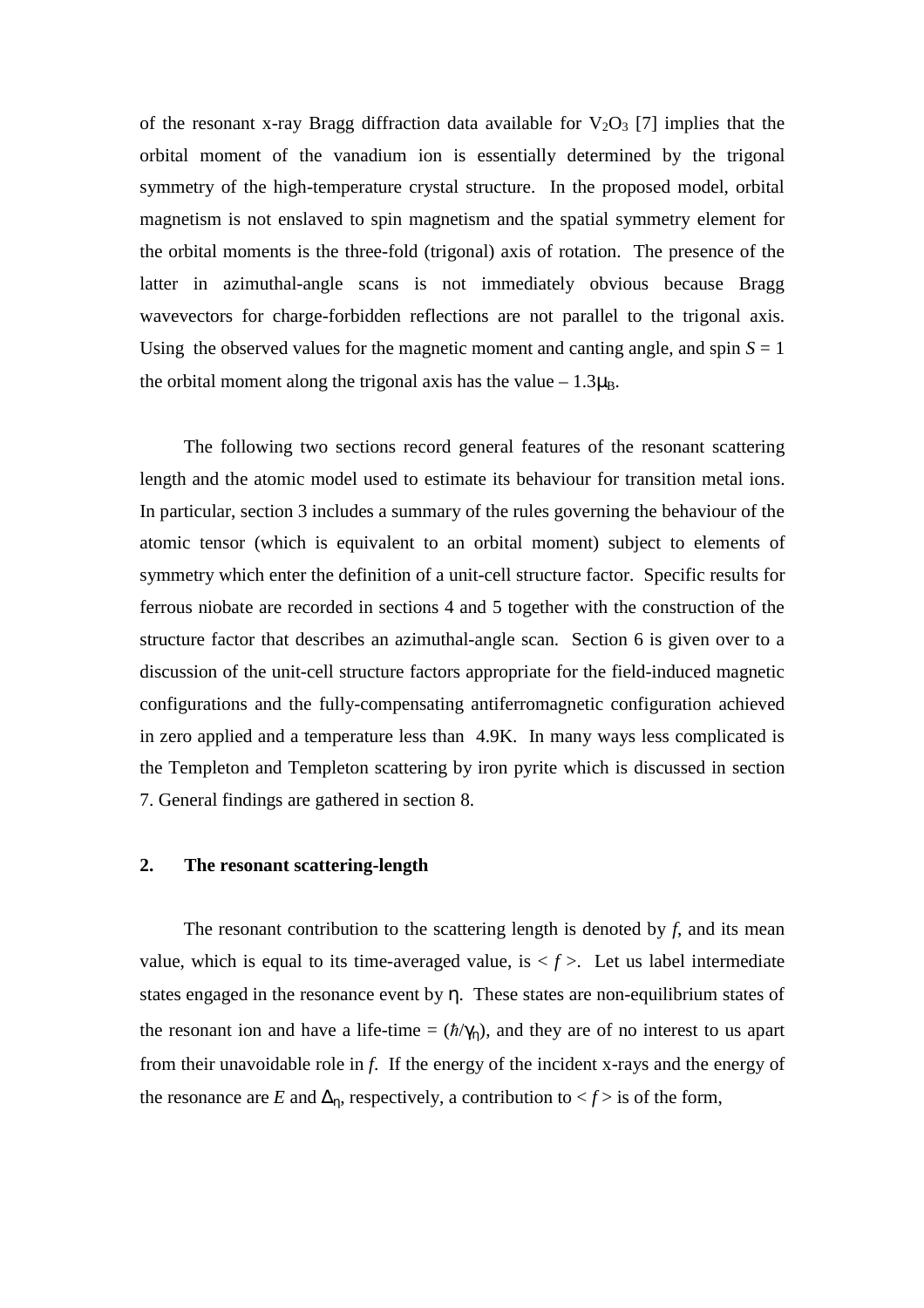$$
\sum_{\mu} p_{\mu} \sum_{\eta} \frac{\left\langle \mu \left| B^{+} \right| \eta \right\rangle\left\langle \eta \left| B \right| \mu \right\rangle}{\left( E - \Delta_{\eta} + \frac{1}{2} \gamma_{\eta} \right)}.
$$
\n(2.1)

Here,  $p_{\mu}$  is the thermal (Boltzmann) factor for the equilibrium state of the sampled labelled  $\mu$ .

For the electric dispole (E1) events  $B = R^{\alpha}$  and for electric quadrupole (E2) events  $B = R^{\alpha}R^{\beta}$  where **R** is the position operator and α and β label Cartesian components. As a function of Cartesian labels E2 events contain 81 quantities. Since  $\langle f \rangle$  is a bulk quantity Neumann's Principle applies to it, and the symmetry elements for  $\leq f$  include the symmetry elements of the point group of the site occupied by the resonant ion. In consequence, the number of independent quantities is usually reduced. For example, if a two-fold axis of rotation passes through the site an E2 event in the paramagnetic state of the sample is described by at most 13 independent quantities.

The question naturally arises as to how to relate the independent quantities to properties of the material [14,15]. One way toward addressing this question is to use an atomic model to calculate the matrix elements in the numerator of (2.1), and this is the approach adopted here. Calculations based on an atomic model are performed in terms of irreducible spherical tensors. There is then a bridge to cross between spherical tensors and Cartesian tensors and matrices used implementing the initial approach. Sticking with the example of an E2 event and a resonant ion at a site containing a two-fold axis of rotation, in the Cartesian language the 13 independent quantities are arranged in the form of a 6 x 6 matrix in order to facilitate calculations [14]. The matrix in question is equivalent to a linear combination of irreducible spherical tensors in which the coefficients are determined by symmetry properties inherent in the matrix, e.g. the two-fold axis of rotation and the demand for invariance with respect to reversal of the direction of time.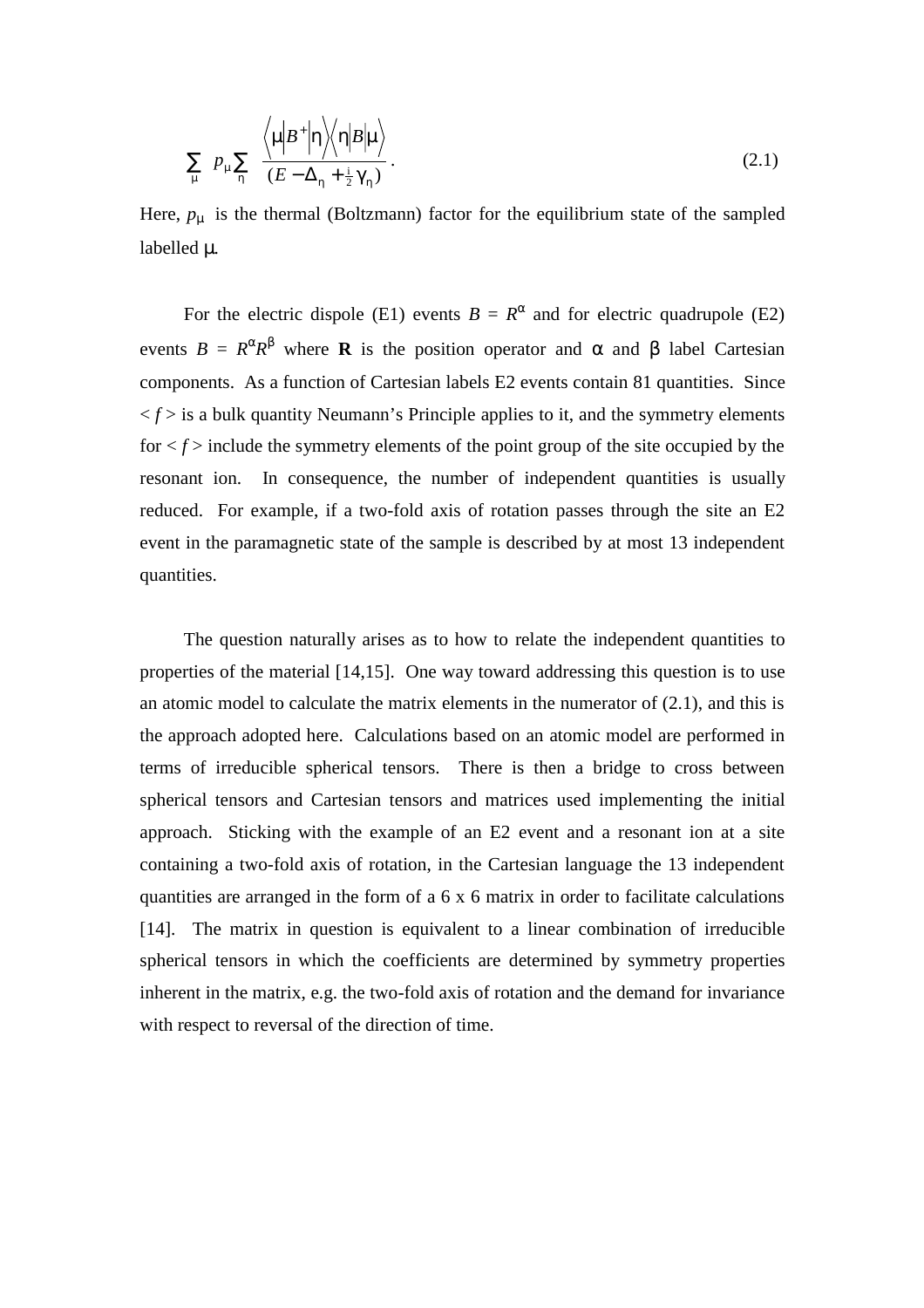## **3.** An atomic model for  $\lt f$

The absence of much structure in the spectral line-shape  $[5 - 7]$  suggests that an adequate description of the resonant enhancement of the diffracted signal might be found by decoupling the resonant energy denominator from the matrix elements to create a simple oscillator. The matrix elements are summed over the quantum labels of the intermediate states that contribute to the resonance in question. Implementing this simplification, and considering  $E$  almost matched to the resonance energy,  $\Delta$ , the scattering length is proportional to,

$$
\frac{F(\tau)}{(E - \Delta + \frac{i}{2}\Gamma)},
$$
\n(3.1)

where  $\Gamma$  is the width of the resonance. In (3.1),  $F(\tau)$  is a unit cell structure factor evaluated for the reciprocal lattice vector  $\tau$ . With use of an atomic model for the states of the resonant ion,  $F(\tau)$  is calculated without approximation [8, 16]. One has,

$$
F(\tau) = \sum_{\mathbf{d}} \langle Z(\mathbf{d}) \rangle \exp(i\mathbf{d} \cdot \tau), \qquad (3.2)
$$

where the sum is over the positions of ions in the magnetic unit cell (we omit in  $(3.2)$ ) the Debye-Waller factor which might depend on the position of the ion). For an E2 event,  $\langle Z(\mathbf{d}) \rangle$  is the sum of at most five scalar products, and in our chosen notation,

$$
\langle Z(\mathbf{d}) \rangle = \sum_{K=0}^{4} (2K+1)^{1/2} \mathbf{H}^{(K)} \cdot \langle \mathbf{T}^{(K)}(\mathbf{d}) \rangle, \qquad (3.3)
$$

in which the spherical tensor  $\mathbf{H}^{(K)}$  is determined by the conditions of the incident and diffracted beams. For a 1s  $\rightarrow$  3d absorption event  $\langle T^{(K)} \rangle$  is proportional to an orbital moment of the 3d valence shell. A spherical tensor of rank  $K$  has  $(2K + 1)$ components and,

$$
\mathbf{H}^{(K)} \cdot \left\langle \mathbf{T}^{(K)} \right\rangle = \sum_{m=-K}^{K} (-1)^m H_{-m}^{(K)} \left\langle T_m^{(K)} \right\rangle.
$$
 (3.4)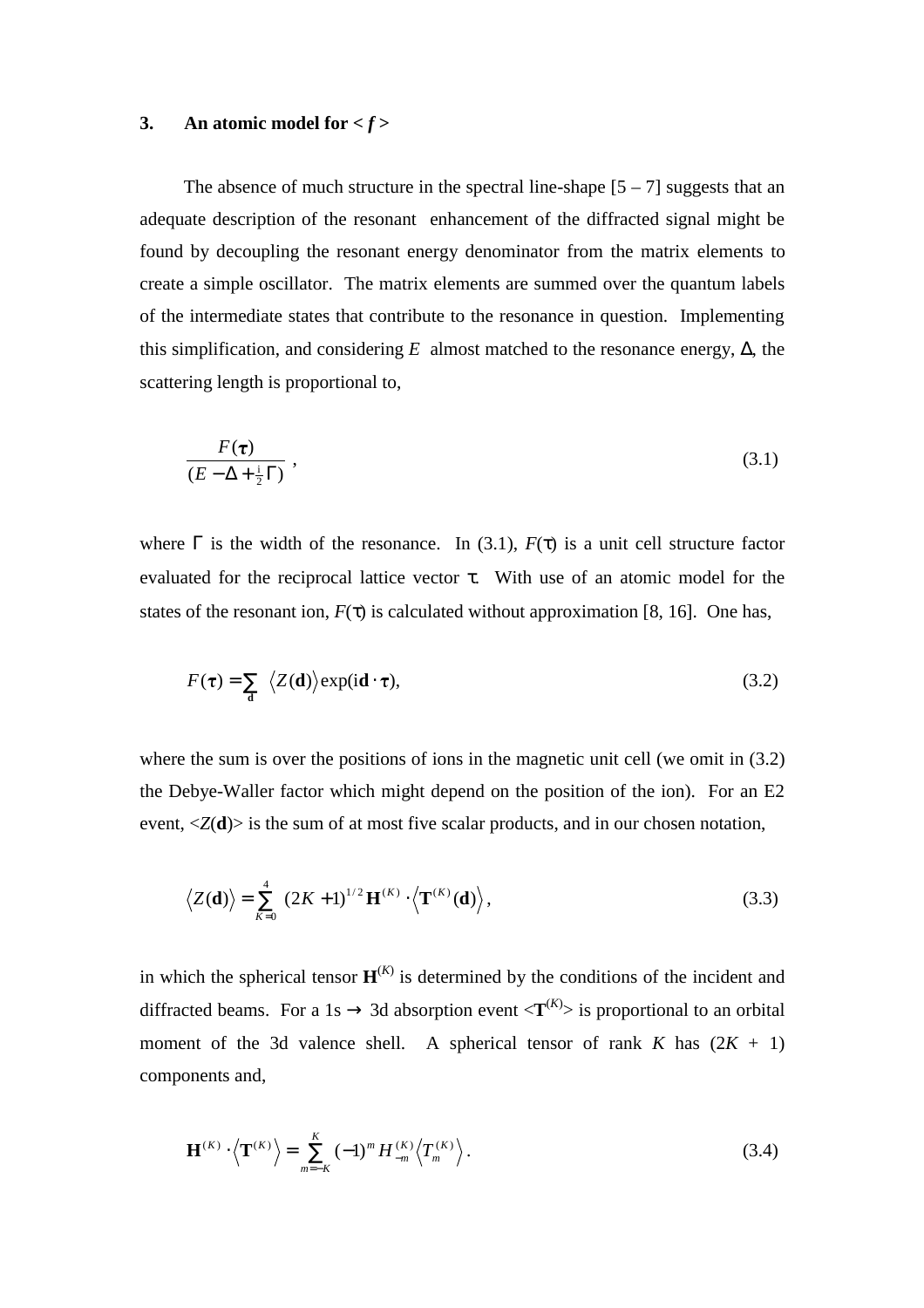The scattering length and the structure factor are scalar quantities. Hence, a symmetry property of  $\langle T^{(K)} \rangle$  is matched by a corresponding symmetry property of  $\mathbf{H}^{(K)}$  thereby leaving  $\langle f \rangle$  unchanged by the operation in question. Examples include:  $(1)$  <**T**<sup>(*K*</sup>) and **H**<sup>(*K*</sup>) are both invariant with respect to the operation of inversion which changes the sign of all spatial coordinates and (2) for *K* odd  $\langle T^{(K)} \rangle$  and  $H^{(K)}$  are both odd with respect to the change in direction of time.

The procedure used to construct the structure factor (3.2) is based on a knowledge of  $\langle T^{(K)} \rangle$  at one site in the cell and the chemical and magnetic symmetry elements of the unit cell. The following rules apply to  $\langle T^{(K)} \rangle$  and the orbital moments (the behaviour of the orbital moment is deduced from the invariance of the commutation relation for angular momentum  $[L_x, y] = iz$ , and two more obtained by cyclic permutation of Cartesian labels, or alternatively using the differential form of angular momentum operators). Reflection in the y–z plane results in  $(x, y, z) \rightarrow (-x, y, z), (L_x, L_y, L_z) \rightarrow (L_x, -L_y, -L_z)$  and one finds  $\langle T_m^{(K)} \rangle \rightarrow (-1)^K \langle T_{-m}^{(K)} \rangle$ . Reflection in the x – z plane gives  $\langle T_m^{(K)} \rangle \rightarrow (-1)^{m+K} \langle T_{-m}^{(K)} \rangle$ and reflection in the x-y plane gives  $\langle T_m^{(K)} \rangle \rightarrow (-1)^K \langle T_m^{(K)} \rangle$ , and the corresponding changes in  $(x, y, z)$  and  $(L_x, L_y, L_z)$  are deduced by cyclic permutation of labels from the changes induced by reflection in the y–z plane. The act of inversion results in (x, y, z) → (-x, -y, -z) and leaves unchanged both **L** and  $\langle T_m^{(K)} \rangle$ . A two-fold rotation is equivalent to inversion followed by reflection in the plane perpendicular to the axis of rotation, and this identity yields the changes in  $\langle T_m^{(K)} \rangle$  created by a twofold rotation. Lastly, one needs an identity that is derived from the required invariance of the Hamiltonian to a change in the direction of time. Let **H** denote the applied field or the direction of the spontaneous moment at the site in question. One finds that changing the direction of time multiplies  $\langle T_{m}^{(K)} \rangle$  by  $(-1)^{K}$  and reverses the polarity of **H**, i.e.  $\left\langle T_m^{(K)} \right\rangle_{\mathbf{H}} = (-1)^{(K)} \left\langle T_m^{(K)} \right\rangle_{-\mathbf{H}}$ .

Using standard definitions [17] of orbital moments one finds, for 3d ions,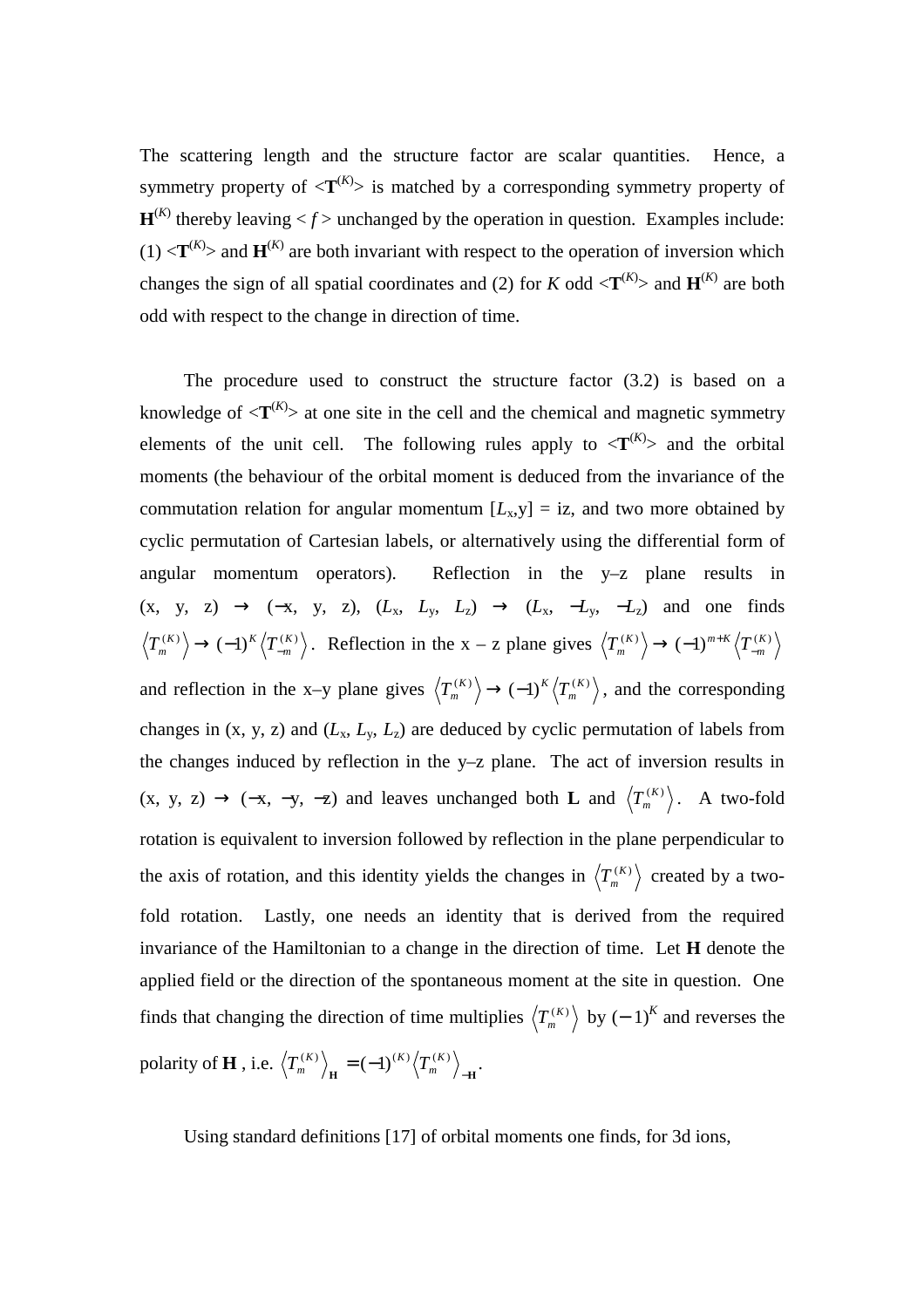$$
\langle \mathbf{T}^{(1)} \rangle = \langle \mathbf{L} \rangle / \sqrt{30}, \langle \mathbf{T}^{(2)} \rangle = \frac{1}{3} (\frac{2}{35})^{1/2} \langle \mathbf{Q} \rangle, \langle \mathbf{T}^{(3)} \rangle = \langle \mathbf{A} \rangle / (3\sqrt{70}), \text{ and } \langle \mathbf{T}^{(4)} \rangle = \langle \mathbf{T} \rangle / (18\sqrt{70})
$$

where, respectively, **Q**, Λ and ϒ are operators for the orbital quadrupole, octupole and hexadecapole.

#### **4. The orbital moments in ferrous niobate**

A wealth of experimental data on the magnetic properties of ferrous niobate have been successfully interpreted in terms of a Hamiltonian that includes a crystalfield potential, spin-orbit interaction, exchange interaction between spin moments and dipole-dipole coupling between the magnetic moments [9]. (The two many-particle interactions are treated in a mean-field approximation.) The ferrous ion is situated on a two-fold axis of rotation that coincides with the crystallographic b-axis, and the ordered magnetic moments lie in the plane perpendicular to this axis. Referring to Figs. 1 and 2 the moment at site [1] in the unit cell makes an angle φ with respect to the c-axis.

The following expressions for  $\langle T_m^{(K)} \rangle$  in the principal axes (ξ, η, ζ) are obtained using a wavefunction for the ferrous ion calculated to first-order in the spinorbit interaction. The expressions involve 3j-symbols and standard reduced matrix elements  $(\theta \| V(K) \| \theta)$  which are tabulated, for example, in reference [8]. One finds for  $K = 1$  and 3,

$$
(2K+1)^{1/2}\left\langle T_m^{(K)}\right\rangle_{(\xi\eta\xi)} = -\left(\theta\middle\|V(K)\middle\|\theta\right)\delta_{m,0}\left\langle L_{\zeta}\right\rangle \begin{pmatrix} 2 & K & 2\\ -1 & 0 & 1 \end{pmatrix},\tag{4.1}
$$

where  $\langle L_{\zeta} \rangle = (g_{\zeta} - 2) \langle S_{\zeta} \rangle$ ,  $\langle S_{\zeta} \rangle$  is the mean value of the spin moment and  $g_{\zeta} = 3.09$ . The corresponding result for *K* even is,

$$
(2K+1)^{1/2} \langle T_m^{(K)} \rangle_{(\xi \eta \zeta)} = -\left(\theta \middle| V(K) \middle| \theta\right) \left\{ \delta_{m,0} \begin{pmatrix} 2 & K & 2 \\ -1 & 0 & 1 \end{pmatrix} + \frac{1}{2} \left( \delta_{m,2} + \delta_{m,-2} \right) \right\}
$$
\n
$$
\begin{pmatrix} 2 & K & 2 \\ -1 & 2 & -1 \end{pmatrix} .
$$
\n(4.2)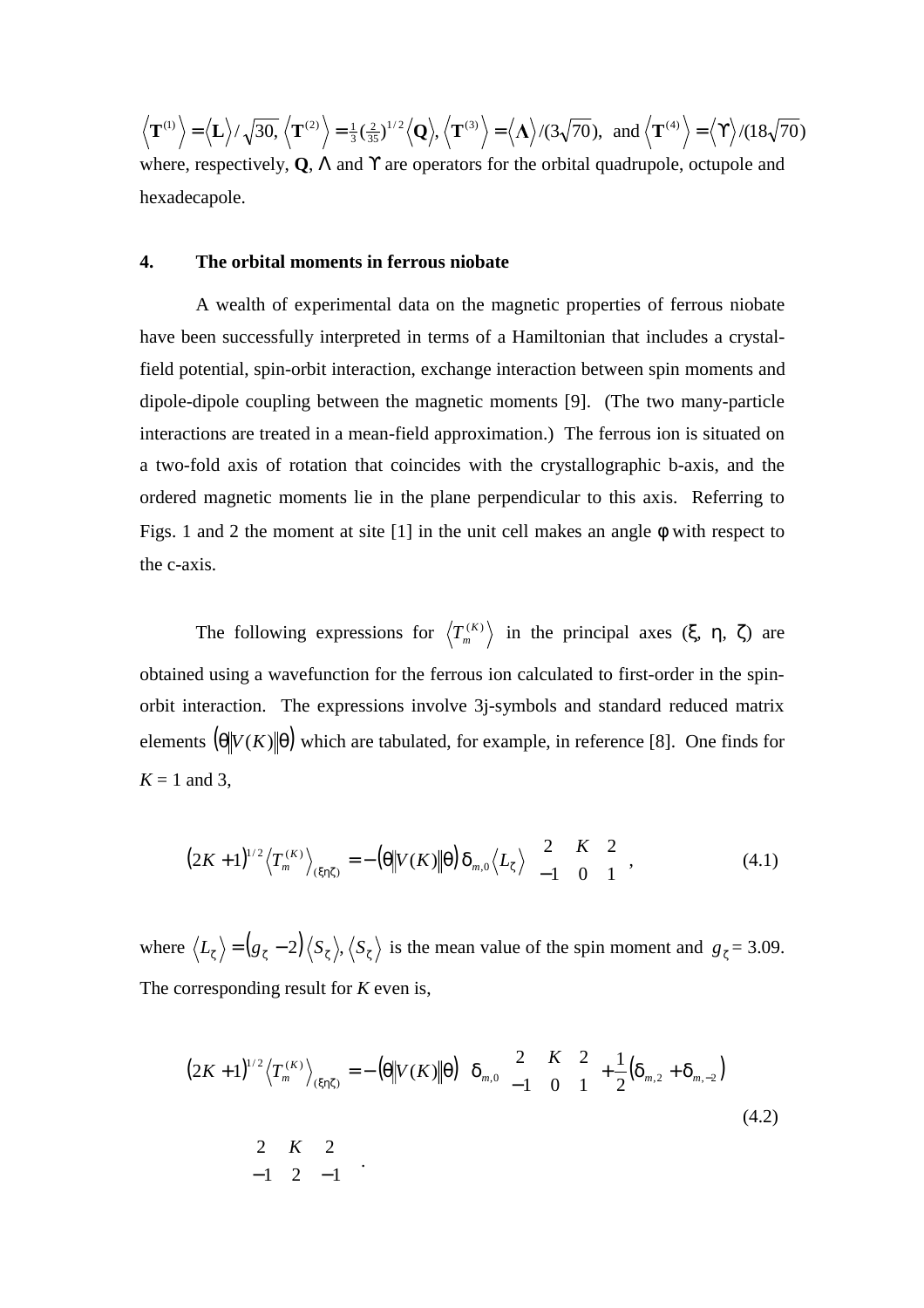From these expressions,

$$
\langle Q_0 \rangle = \frac{3}{2}, \langle Q_{\pm 2} \rangle = -\left(\frac{3}{2}\right)^{3/2}
$$

$$
\langle \Lambda_0 \rangle = -6 \langle L_{\zeta} \rangle
$$

$$
\langle \Upsilon_0 \rangle = 24, \langle \Upsilon_{\pm 2} \rangle = 6\sqrt{10},
$$

and all other values are zero. These results apply to the principal axes.

Results for  $\langle T_m^{(K)} \rangle$  in the crystal axes (a, b, c) are derived from (4.1) and (4.2) by rotation by φ about the b-axis, which is parallel to the η-axis and illustrated in Fig. 2. Thus,

$$
\left\langle T_m^{(K)} \right\rangle_{(\text{abc})} = \sum_q d_{mq}^{(K)} (\phi) \left\langle T_q^{(K)} \right\rangle_{(\xi \eta \zeta)}, \tag{4.3}
$$

where  $d_{mq}^{(K)}(\phi)$  is a component of the standard rotation matrix [18]. A rotation by  $\pi$ about the b-axis changes (4.3) to,

$$
\sum_{q} d_{mq}^{(K)}(\phi)(-1)^{K+q} \left\langle T_{-q}^{(K)} \right\rangle_{(\xi \eta \zeta)}, \qquad (4.4)
$$

and it is at once clear from (4.2) that for *K* even  $\left\langle T_{m}^{(K)} \right\rangle_{(abc)}$  is unchanged by the rotation, as it should be. For *K* odd one must add to the consideration the effect on the orbital moment of a rotation by  $\pi$  about the b-axis, namely,  $(L_{\rm a}, L_{\rm b}, L_{\rm c}) \rightarrow (-L_{\rm a}, L_{\rm b}, -L_{\rm c})$ , and the observation  $\langle L_{\rm b} \rangle = 0$ . In consequence, rotation by  $\pi$  about the b-axis together with reversal in the direction in time is the full symmetry operation under which  $\left\langle T_m^{(K)} \right\rangle_{(abc)}$  is invariant, and the full operation is described by (4.4) multiplied by an additional  $(-1)^K$ .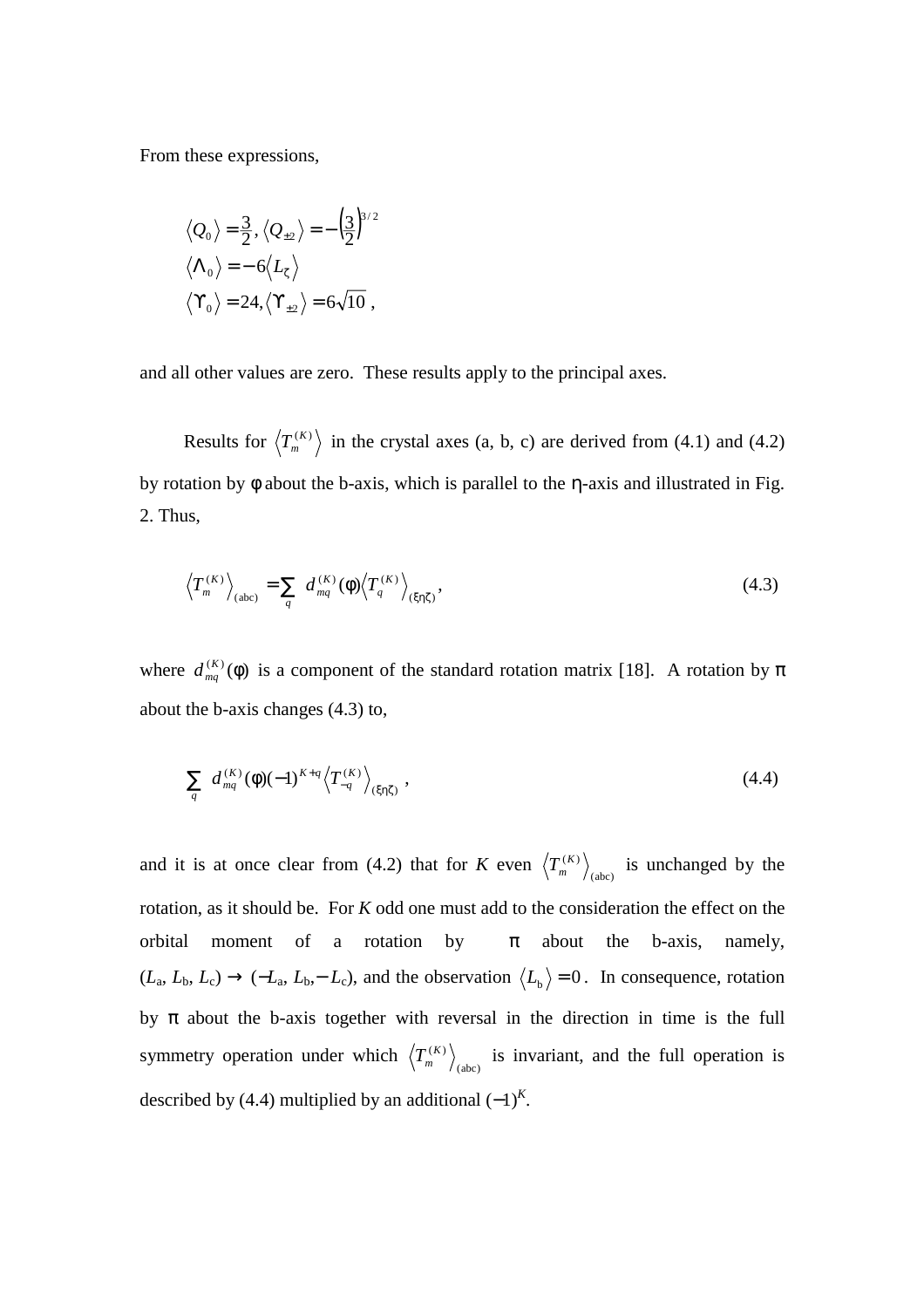#### **5. Structure factors for ferrous niobate**

Our numbering of ferrous ions in the magnetic unit cell is provided in Fig. 1, and the corresponding spatial phase factors required in the structure factor (3.2) are listed in Table I. The table also includes [9] the observed orientation of the magnetic moment which has a saturation value = 4.5  $\mu_B$ ; the principal axis is inclined at an angle  $\phi = 65.9^{\circ}$  to the c-axis, and (+, 0, +) = (4.06, 0, 1.85) $\mu_B$  together with  $g_{\xi} = 2.0$ and  $g_{\zeta} = 3.09$ .

A rotation by  $\pi$  about the c-axis relates the chemical environments at sites [1] and [2]. The rotation leads to a moment  $(-, 0, +)$  at site [2] while according to the entry in Table I the observed moment lies in the opposite direction. The required moment  $(+, 0, -)$  is obtained from  $(-, 0, +)$  by reversing the polarity, which amounts to multiplying the atomic spherical tensor by  $(-1)^K$ . Hence, the tensor appropriate for site [2] in the structure factor is,

$$
(-1)^K \left(-1\right)^m \left\langle T_m^{(K)} \right\rangle_{(abc)}.
$$

The chemical environments at sites [3] and [4] are obtained, respectively, from site [1] by reflections in planes perpendicular to the b- and a-axes, and the moment orientation carried by the reflections coincides with the observed moment. As far as the chemical environments are concerned  $[5] \equiv [1]$ ,  $[6] \equiv [2]$ ,  $[7] \equiv [3]$  and  $[8] \equiv [4]$ . Factors of  $(-1)^K$  at sites [5], [7] and [8] produce spherical tensors consistent with the observed magnetic moments. Assembling all the factors one finds that,

$$
\Psi = \sum_{\mathbf{d}} \left\langle T_m^{(K)}(\mathbf{d}) \right\rangle_{(abc)} \exp(i\mathbf{d} \cdot \boldsymbol{\tau}), \tag{5.1}
$$

is non-zero for  $k + K$  an even integer, i.e. there is a selection rule acting on the sum of the rank of the spherical tensor and the Miller index *k*.

Taking  $k = 2n$  (and *K* even) the value of (5.1) is,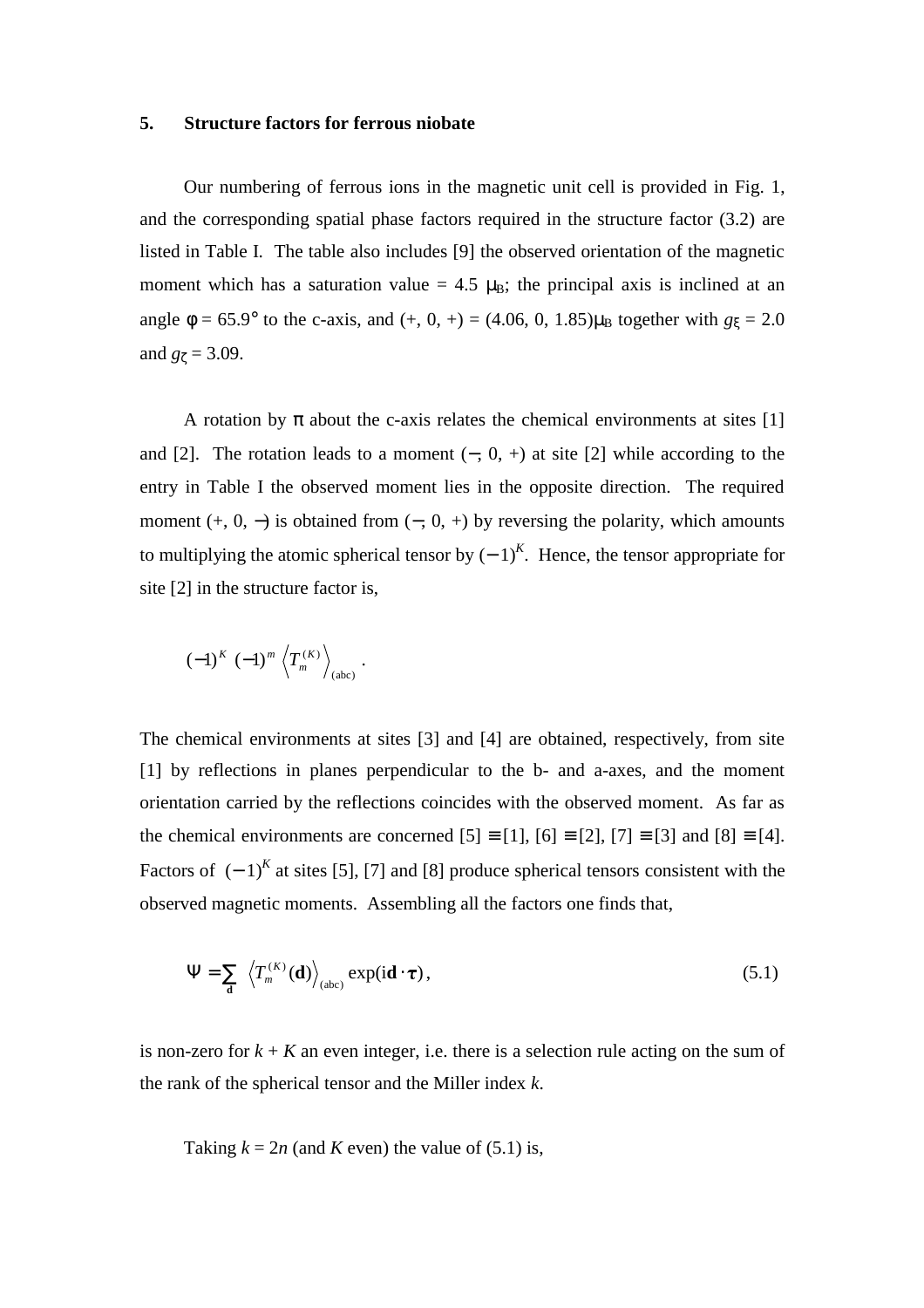$$
\Psi = 4(-1)^n \cos(\alpha) \left\langle T_m^{(K)} \right\rangle_{(abc)} \left\{ 1 + (-1)^{h+n+m} \right\},\tag{5.2}
$$

and for  $k = 2n + 1$  (and *K* odd) the corresponding result is,

$$
\Psi = -4i(-1)^n \cos(\alpha) \left\langle T_m^{(K)} \right\rangle_{(abc)} \left\{ 1 - i(-1)^{h+n+m} \right\}.
$$
 (5.3)

In arriving at these expressions we have used \*  $(-1)^m \left\langle T_{-m}^{(K)} \right\rangle_{(\text{abc})} = \left\langle T_m^{(K)} \right\rangle_{(\text{abc})}$ (abc)  $(K)$ (abc)  $(K)$   $\qquad ( K)$   $\qquad ( K)$   $\qquad ( K)$ *m K*  $T_m^{(K)}\Big|_{\text{(obs)}} = (-1)^m \left\langle T_{-m}^{(K)} \right\rangle_{\text{(obs)}} = \left\langle T_m^{(K)} \right\rangle_{\text{(obs)}}$  which is derived from (4.3). (While the second equality, involving the complex conjugate of  $\left\langle T_{m}^{(K)}\right\rangle$ , might at first sight appear to follow immediately from the standard definition of spherical harmonics in fact this is not the case, and in general it need not be satisfied.) The structure factor (3.2) describing the fully compensating antiferromagnet obtained in zero field below is 4.9K is derived from (5.2) or (5.3).

As might be expected, structure factors describing field-induced ferromagnetic states are significantly simpler than those just encountered. First we consider a field applied along the a-axis. Above the critical field four of the eight moments in the magnetic cell change their orientation; the field-induced state is derived from the entries in Table I by making the following changes  $(−, 0, +)$  →  $(+, 0, +)$  and  $(−, 0, -)$  →  $(+, 0, -)$ , and for  $\langle T_{m}^{(K)} \rangle_{(abc)}$  it amounts to the introduction of an additional phase  $(-1)^m$  at each of the four sites. The corresponding value of (5.1) can be different from zero for  $k = 2n$ . This reflection condition, or extinction rule, arises because the magnetic unit cell is now identical to the chemical unit cell, as illustrated in Fig. 3. Above the critical field in the a-direction, and taking  $k = 2n$ , the structure factor is derived from the expression,

$$
\Psi = 2(-1)^n \left\langle T_m^{(K)} \right\rangle_{(abc)} \left\{ 1 + (-1)^{K+m+h+n} \right\} \left[ e^{i\alpha} + (-1)^{h+n} e^{-i\alpha} \right]. \tag{5.4}
$$

We discuss this result after giving the corresponding result for a field along the c-direction.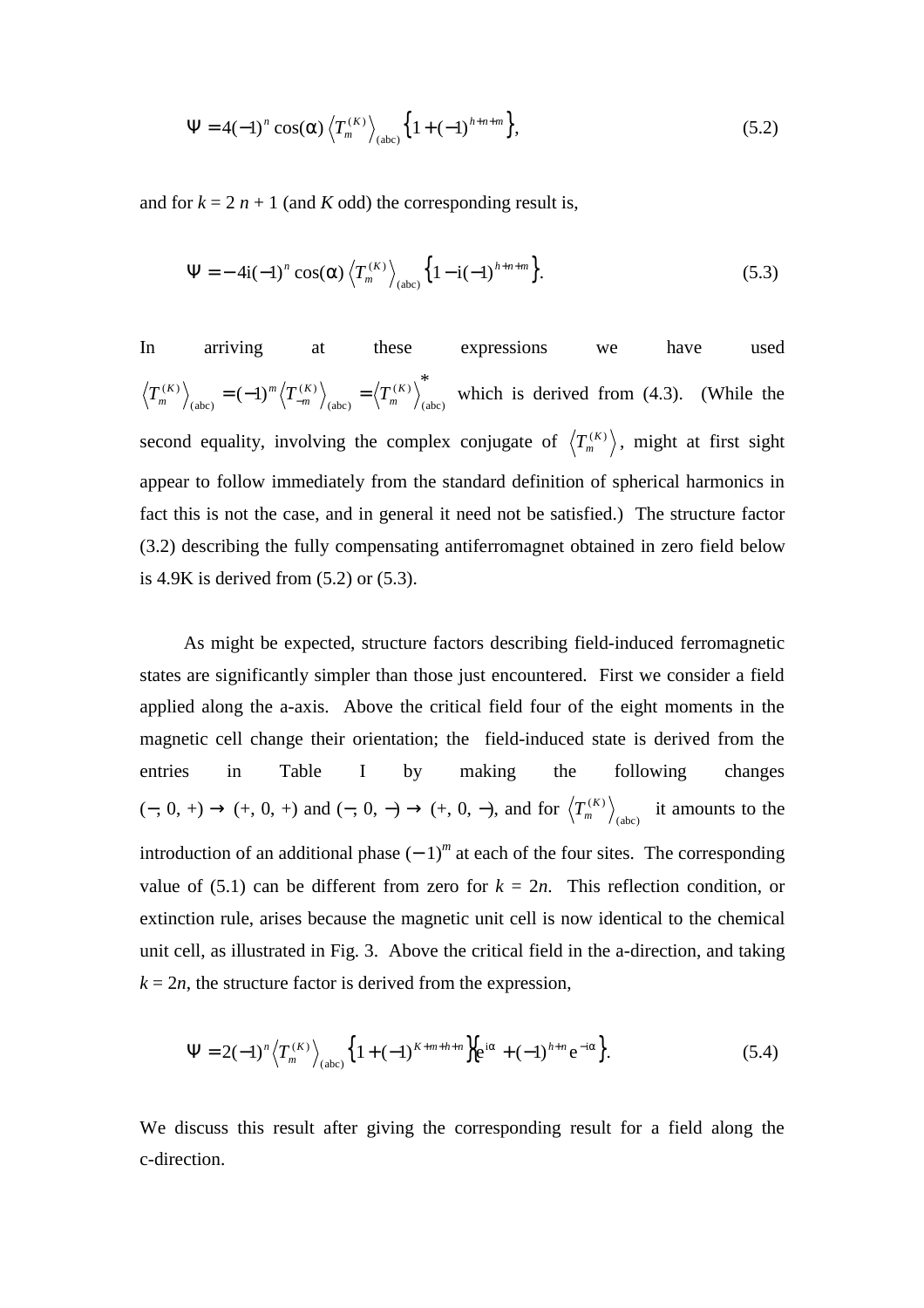The moment configuration achieved by a field exceeding the critical value for the c-direction is illustrated in Fig. 4 and it is derived from Table I by making the changes  $(-, 0, -) \rightarrow (-, 0, +)$  and  $(+, 0, -) \rightarrow (+, 0, +)$  and these changes translate  $(-1)^K\left\langle T_{-m}^{(K)}\right\rangle_{(\rm abc)}$  . (abc)  $(K)$   $(K)$   $(K)$   $(K)$  $T_{m}^{(K)}$ <sub>*(abc)*</sub>  $\rightarrow$   $(-1)^{K}$  $\langle T_{-m}^{(K)} \rangle$ <sub>(abc)</sub>. The calculated structure factor is different from zero for  $k = 2n$  and  $h + n$  an even integer, and it is constructed from the result,

$$
\Psi = 4(-1)^n \left\langle T_m^{(K)} \right\rangle_{\text{(abc)}} \left\{ e^{i\alpha} + (-1)^m e^{-i\alpha} \right\} \tag{5.5}
$$

The additional extinction rule  $h + n$  even governing diffraction is identical with the extinction rule for charge scattering which can be derived from Table I, i.e. the fieldinduced ferromagnetic state achieved by a field along the c-axis does not generate charge-forbidden reflections. Returning our attention to (5.4) which describes a fieldinduced net moment along the a-axis, the charge-allowed reflections arise from atomic tensors with  $K + m$  even, and charge-forbidden reflections arise from  $K + m$ odd. As we shall see, additional selection rules on  $K + m$  arise from the polarization states in the incident and final channels of scattering.

To complete the calculation of the structure factor (3.2) one needs values of the spherical tensor  $\mathbf{H}^{(K)}$  which describes the geometry of the experiment. Our coordinates for the experimental arrangement  $(x, y, z)$  are defined in Fig. 5, and we evaluate  $\mathbf{H}^{(K)}$  in these coordinates. The scalar product (3.4) clearly has  $\mathbf{H}^{(K)}$  and  $\langle T^{(K)} \rangle$  referred to a common set of axes and one has  $(x, y, z)$  coincide with the crystal axes (a, b, c). The non-zero values of  $H_m^{(K)}$ ,  $m \ge 0$  are listed in Table II. The remaining non-zero values are derived from the entries by using the identity

$$
H_{-m}^{(K)} = (-1)^{K+m} \left\{ H_m^{(K)} \right\}^*.
$$
\n(5.6)

For the unrotated channel of scattering  $(\sigma' \sigma)$ , in which the polarization perpendicular to the plane of scattering is unchanged by the scattering event,  $m = 0, \pm 2$  and one finds  $H_{\pm 2}^{(3)} = 0$ . In contrast to the values of  $H_m^{(K)}$  for the unrotated channel, the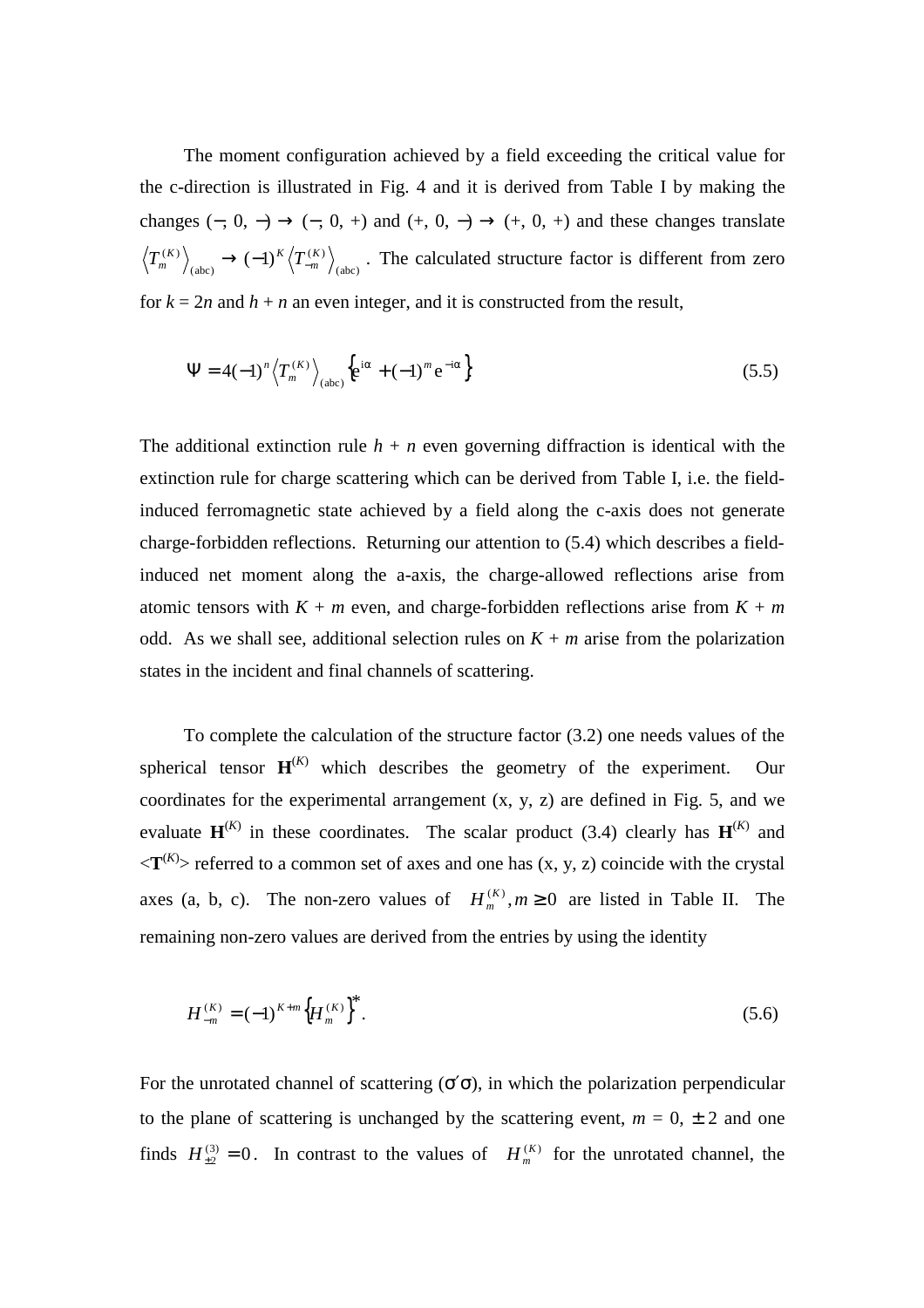values of  $H_m^{(K)}$  in the rotated channel ( $\pi'$ σ) are not purely real and non-zero values are found for  $m = \pm 1, \pm 3$ .

## **6. Discussion of the ferrous niobate structure factors**

The observed fully compensating antiferromagnetic structure of ferrous niobate requires a unit cell which is doubled along the b-axis relative to the chemical unit cell. Reflections (*h*, *k*, *l*) that can be indexed with respect to the chemical unit cell therefore have *k* even. Writing  $k = 2n$  the reflection condition, also called an extinction rule, for scattering by spherical distributions of charge is known to be  $h + n$  even, cf. Table I. The so-called charge-allowed reflections with  $h + n$  even are not sensitive to spatial anisotropy in the charge and the magnetic contributions to resonant diffraction. For this reason charge-allowed reflections are not taken up in the subsequent discussion of calculated structure factors for ferrous niobate. We shall start the discussion by looking at the field-induced ferromagnetic states because they are indexed relative to the chemical unit cell  $(k = 2n)$  and have relatively simple calculated structure factors.

The results for structure factors to be discussed in this section are created by bringing together in the definition (3.2) the quantities labelled  $\Psi$  in section 5 and the spherical tensor  $\mathbf{H}^{(K)}$  whose elements are found in Table II. We elect not to report details of the algebra and, instead, focus on the results and their interpretation. One feature of great interest is the dependence of diffraction on states of polarization in the incident and scattered beams of photons.

#### **Field-induced moment along the c-axis**

The configuration of the moments is illustrated in Fig. 4. Starting from the magnetic unit-cell structure factor, which contains eight ferrous ions, we found in the previous section the selection rule  $k = 2n$  applies to the present case, i.e. the configuration is indexed relative to the chemical unit cell and we use this construction in Fig. 4. The calculated structure factor has a null value for charge-forbidden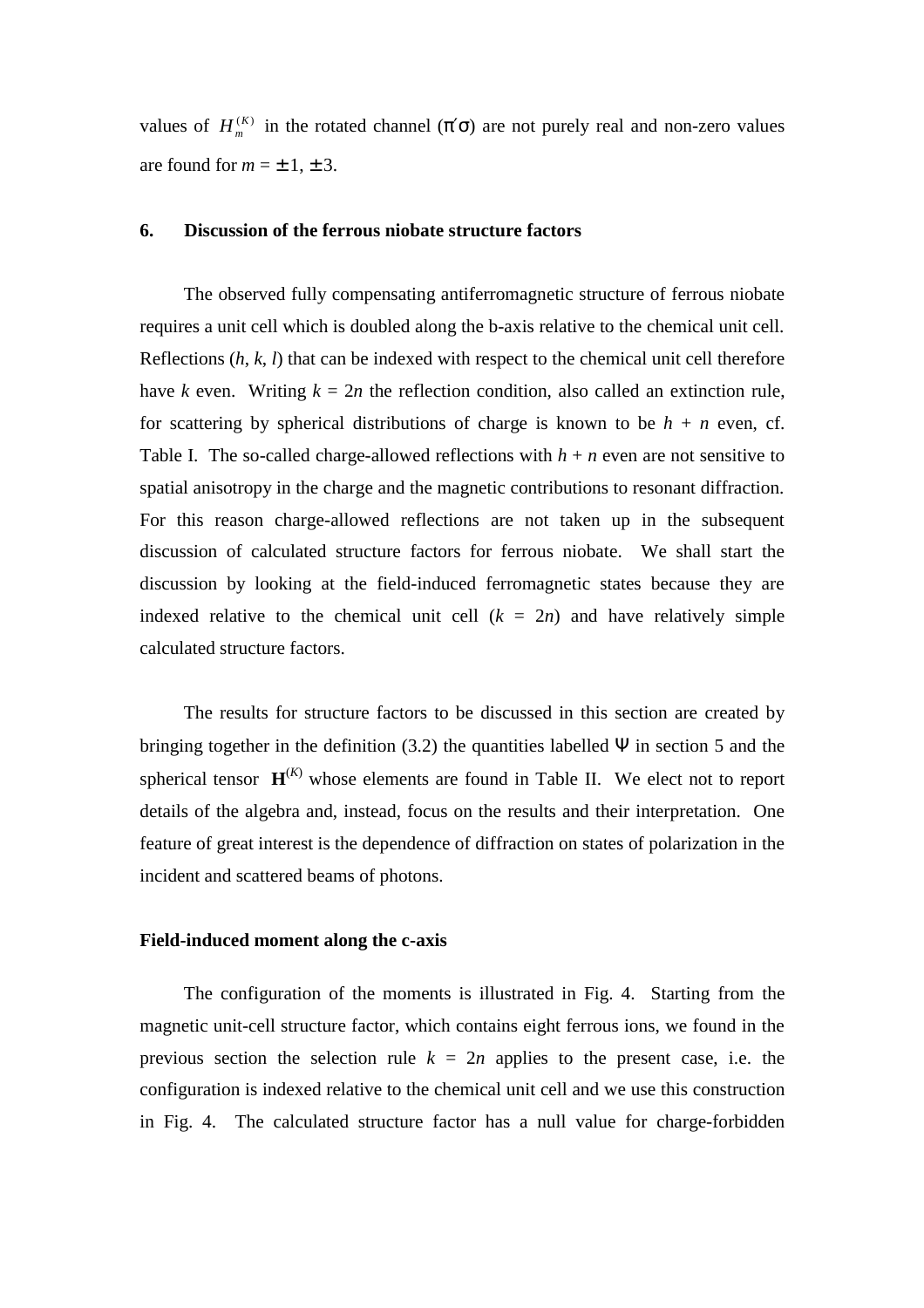reflections, and the structure factor for charge-allowed reflections is created from  $(5.5)$ .

## **Field-induced moment along the a-axis**

Starting from the magnetic unit-cell structure factor we have found the selection rule  $k = 2n$ , and the configuration of moments illustrated in Fig. 3 is consistent with this finding. For charge-forbidden reflections the calculated structure factor can be different from zero and it is created from the expression derived from (5.4) on setting  $h + n$  odd, namely

$$
\Psi = 4i(-1)^n \sin(\alpha) \left\langle T_m^{(K)} \right\rangle_{(abc)} \left\{ 1 - (-1)^{K+m} \right\},\tag{6.1}
$$

where  $\alpha$  is a spatial phase factor defined in Table I. When the crystal and experimental axes coincide, making the  $\sigma$ -polarization perpendicular to the  $a - b$ plane, the structure factor is,

$$
F(\tau) = 4i \sin(\alpha) \sum_{K,m} (-1)^m (2K+1)^{1/2} H_{-m}^{(K)} \left\langle T_m^{(K)} \right\rangle_{(abc)} \left\{ 1 - (-1)^{K+m} \right\}.
$$
 (6.2)

Here  $n = 0$  and one has  $\tau = (h, 0, 0)$  with h an odd integer. The spherical tensor  $\mathbf{H}^{(K)}$  is determined by the experimental geometry, and the conditions of the incident and final beams of photons. In particular it depends on the Bragg angle  $\theta$  included in Fig. 5.

The structure factor (6.2) evaluated for the unrotated ( $\sigma' \sigma$ ) and rotated ( $\pi' \sigma$ ) is,

$$
F_{\sigma'\sigma}(\tau) = -2 \left\langle L_{\zeta} \right\rangle \sin \alpha \sin 2\theta \cos \phi \cos 2\phi, \qquad (6.3)
$$

and,

$$
F_{\pi'\sigma}(\tau) = -2i \sin \alpha \cos \theta \cos 2\theta \sin 2\phi, \qquad (6.4)
$$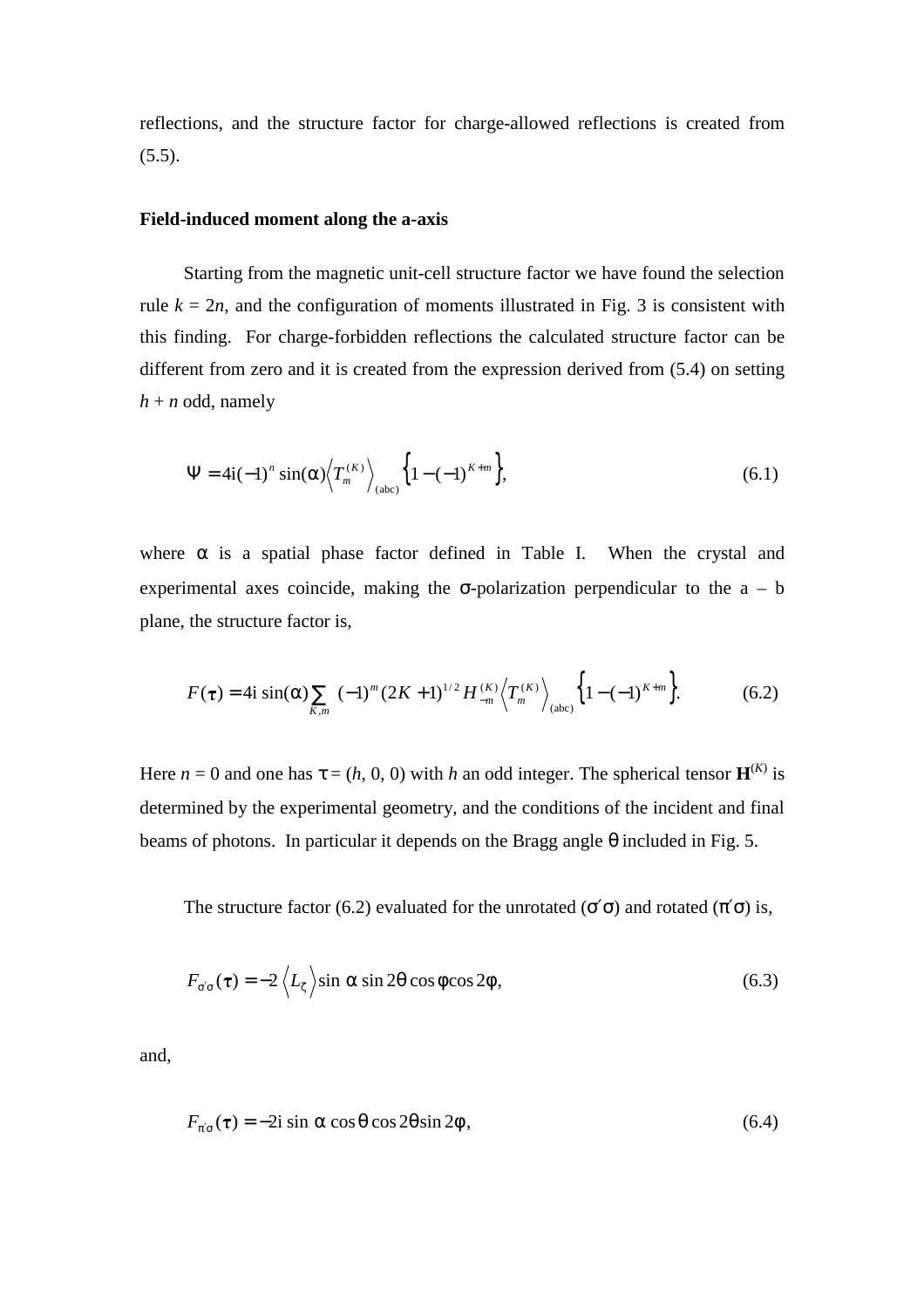where  $\phi$  measures the inclination of the preferred magnetic axis, labelled  $\zeta$ , relative to the c-axis and  $\langle L_{\zeta} \rangle = (g_{\zeta} - 2) \langle S_{\zeta} \rangle$  is the orbital magnetic moment.

As the magnetic field applied along  $\tau$  is steadily increased beyond its critical value the canting angle  $\phi$  approaches  $\pi/2$ , and for the fully saturated ferromagnetic states  $\phi = \pi/2$  and scattering in both channels is reduced to zero. Scattering in the ( $\sigma'$  $\sigma$ ) channel survives at elevated temperatures with  $\langle S_{\zeta} \rangle$  determined by the magnitude of the applied field. Tensors  $\left\langle T_m^{(K)} \right\rangle_{(abc)}$  with  $m \neq 0$  contribute in the rotated channel. In consequence, diffraction in the  $(\pi' \sigma)$  channel is due to spatial anisotropy in the orbital moments referred to the crystallographic axes (the result (6.4) vanishes for  $\phi = 0$  and  $\pi/2$ ), and such a term is often called Templeton and Templeton scattering [11-13]. One might cite the factor  $sin2\phi$  in (6.4) as evidence that the origin of the scattering is anisotropy in the orbital moments in the crystal axes, for the scattering vanishes should the principal axis ζ coincide with either the a-axis or the caxis.

The 90° phase shift in the two channels is present because one contribution is determined by even-rank atomic tensors and the other is determined by odd-rank atomic tensors. The origin of this state of affairs is the selection rule  $K + m$  odd in (6.2) with *m* even for ( $\sigma'$  $\sigma$ ) and *m* odd for ( $\pi'$  $\sigma$ ). A manifestation of the phase shift is that a completely linearly polarized incident x-ray beam acquires circular polarization on scattering; conversely, the cross-section for diffraction is sensitive to circular polarization in the incident beam. The mean helicity  $[4]$  in the final beam  $P'_2$  for a completely linearly polarized incident beam  $(P_3 = 1)$  is related to the structure factor by the expression,

$$
P_2' \propto \text{Im}\left\{F_{\sigma'\sigma}^* F_{\pi'\sigma}\right\}.\tag{6.5}
$$

For the fully saturated ferromagnetic state  $P'_2 = 0$ .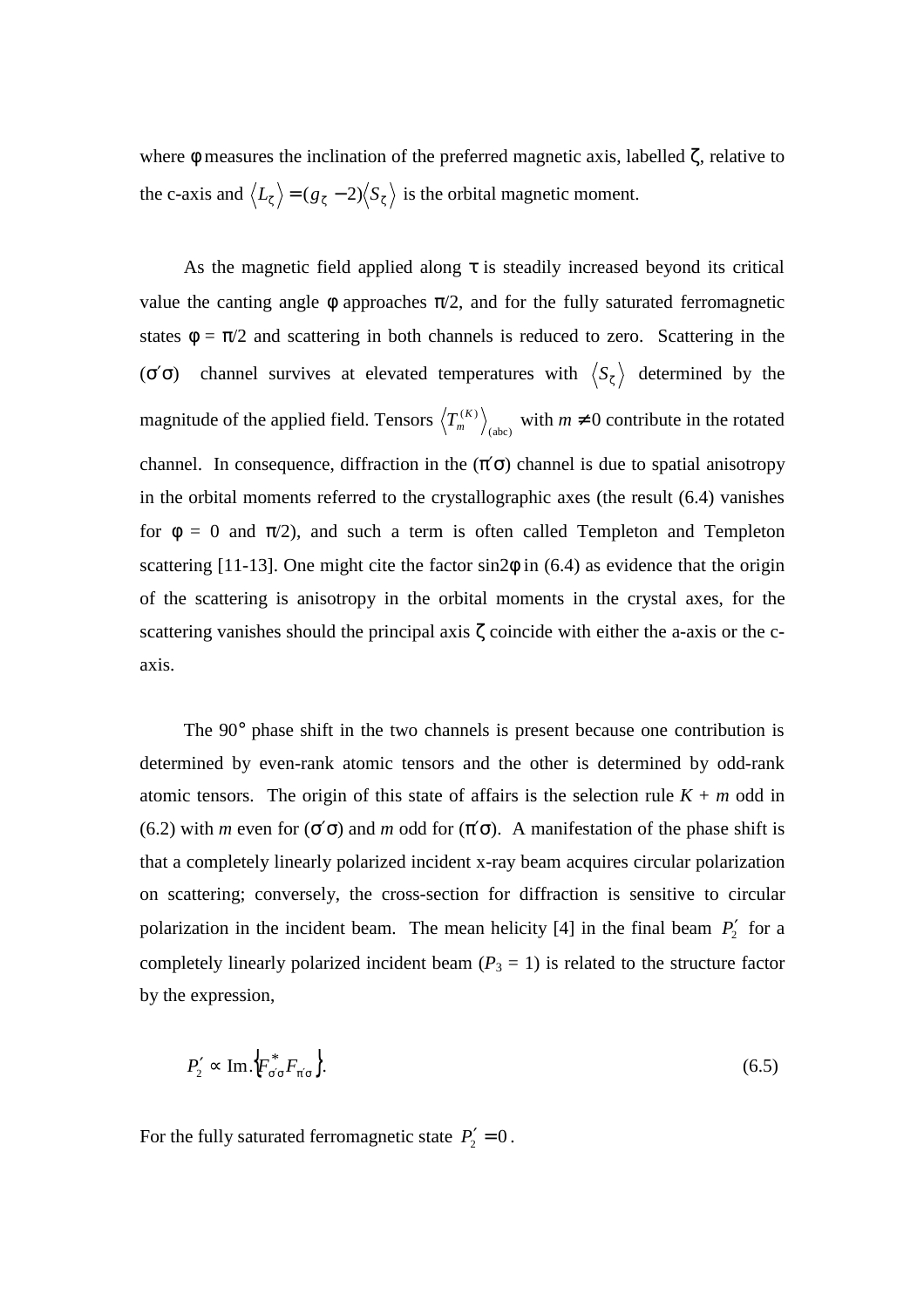In summary, the scattering that contributes to charge-forbidden reflections consists of purely magnetic scattering in the unrotated channel and Templeton and Templeton scattering in the rotated channel. The difference in the origins of contributions to the two channels results in a sensitivity in scattering to circular polarization.

In an azimuthal-angle scan the crystal is rotated by  $\psi$  about  $\tau = (h, 0, 0)$ . We find,

$$
F_{\sigma'\sigma}(\tau) = -2 \Big\langle L_{\zeta} \Big\rangle \sin(\alpha) \sin 2\theta \cos \phi \cos \psi (2 \cos^2 \phi - \cos^2 \psi - 1), \tag{6.6}
$$

and,

$$
F_{\pi'\sigma}(\tau) = -\sin(\alpha) \left\{ 2i \cos \theta \sin 2\phi \cos \psi (\cos 2\theta \cos^2 \psi - \sin^2 \psi) + \left\langle L_{\zeta} \right\rangle \cos \phi \sin \psi \right\}
$$
  

$$
\left[ \cos 3\theta (1 - 3\cos^2 \phi \cos^2 \psi) + \cos \theta (\cos^2 \phi \sin^2 \psi - 3\sin^2 \phi) \right] \Big\}.
$$
 (6.7)

As expected, these expressions evaluated for  $\psi = 0$  reduce to (6.3) and (6.4) and evaluated for  $\phi = \pi/2$  both (6.6) and (6.7) are zero. At a general setting of the crystal the rotated scattering contains charge and magnetic contributions. For  $\psi = \pi/2$  the moments are contained in the plane of scattering, and for this setting the scattering is in the rotated channel and its character is purely magnetic.

A feature of (6.6) and (6.7) to be noted is the absence of a signature of the twofold axis of rotation that passes through the site of the ferrous ion. The quite complicated ψ-dependence of (6.6) and (6.7) arises because of spatial anisotropy in the orbital moments, referred to the crystallographic axes.

By way of illustrating this point one can consider a simple collinear arrangement of moments. In keeping with the style adopted for the section, we will not give any specific results for such a system although the algebra involved is straightforward. A ferrous moment  $(+, 0, +)$  in the  $a - c$  plane is described by  $T_{m}^{(K)}$  and a moment aligned in the opposite direction is described by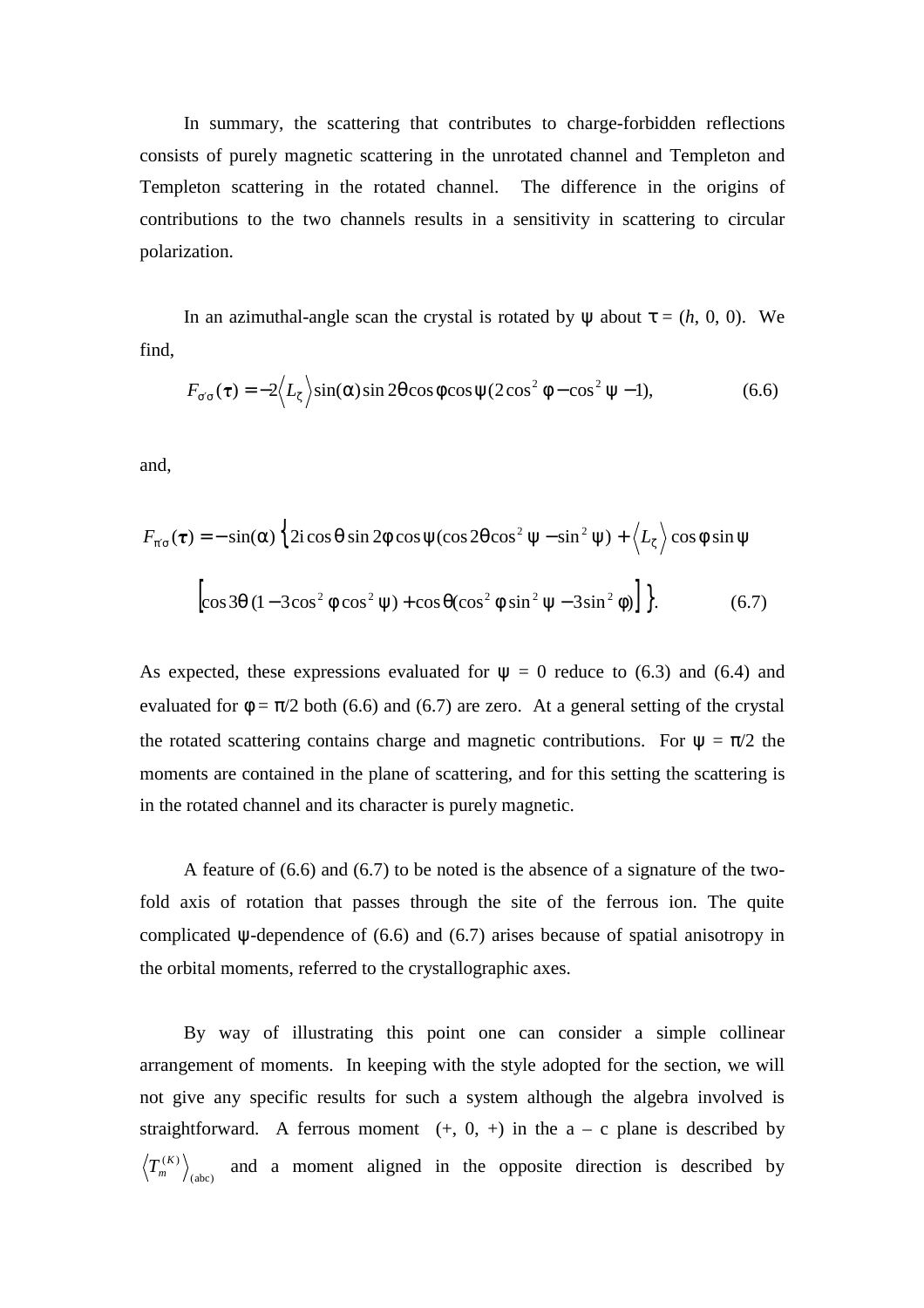$(-1)^{K+m} \left\langle T_{-m}^{(K)} \right\rangle_{(abc)} = (-1)^K \left\langle T_m^{(K)} \right\rangle_{(abc)}$ . The structure factor for two oppositely aligned moments, e.g. sites [1] and [3] in Table I and Fig. 1, is created from,

$$
\left\langle T_{m}^{(K)}\right\rangle_{(\text{abc})} \pm (-1)^K \left\langle T_{m}^{(K)}\right\rangle_{(\text{abc})},
$$

where the  $+ (-)$  sign is for a charge (antiferromagnetic) reflection. Using (4.3) and,

$$
\left\langle T_{m}^{(K)}\right\rangle = \sum_{q} \exp(iq\psi) d_{mq}^{(K)} \left(\frac{\pi}{2}\right) \left\langle T_{q}^{(K)}\right\rangle_{\text{(abc)}}, \qquad (6.8)
$$

one readily calculates the corresponding structure factor. Equation (6.8) gives the atomic tensor rotated so as to align the crystal c-axis with  $\tau$  and the geometry is illustrated in Fig. 5. As already implied, the result for the model in question is not a function solely of  $cos(2\psi)$  or sin (2 $\psi$ ), and like (6.6) and (6.7) it contains odd harmonics. Not surprisingly, there are no odd harmonics of  $\psi$  in the structure factor calculated for the arrangement in which the principal axis ζ is aligned with the Bragg vector, denoted here by the  $x - axis$ , viz. Fig. 5. For the simple two-ion collinear model we have described the desired arrangement is achieved by setting  $\phi = 0$ , and for this φ the azimuthal-angle scan meshes with the two-fold axis of rotation because of the selection rule  $m = q$  in (4.3), i.e.  $d_{mq}^{(K)}(0) = \delta_{m,q}$ .

#### **Spontaneous magnetic order in zero field (fully compensating antiferromagnet)**

The results (5.2) and (5.3) are the starting points for the present discussion. We will focus on the purely magnetic scattering which is described by  $(5.3)$ . Taking  $\tau = (0, 2n + 1, 0)$  the b-axis is aligned with the x-axis of the experimental geometry. It is to be noted that a ferrous ion sits on a two-fold axis of rotation which coincides with the b-axis, and the magnetic moments lie in the a-c plane. Clearly, rotation of the crystal by  $\psi$  about  $\tau$  has the effect of adding  $\psi$  to the canting angle  $\phi$ . The addition of the two angles is brought about by the addition theorem for rotation matrices [18].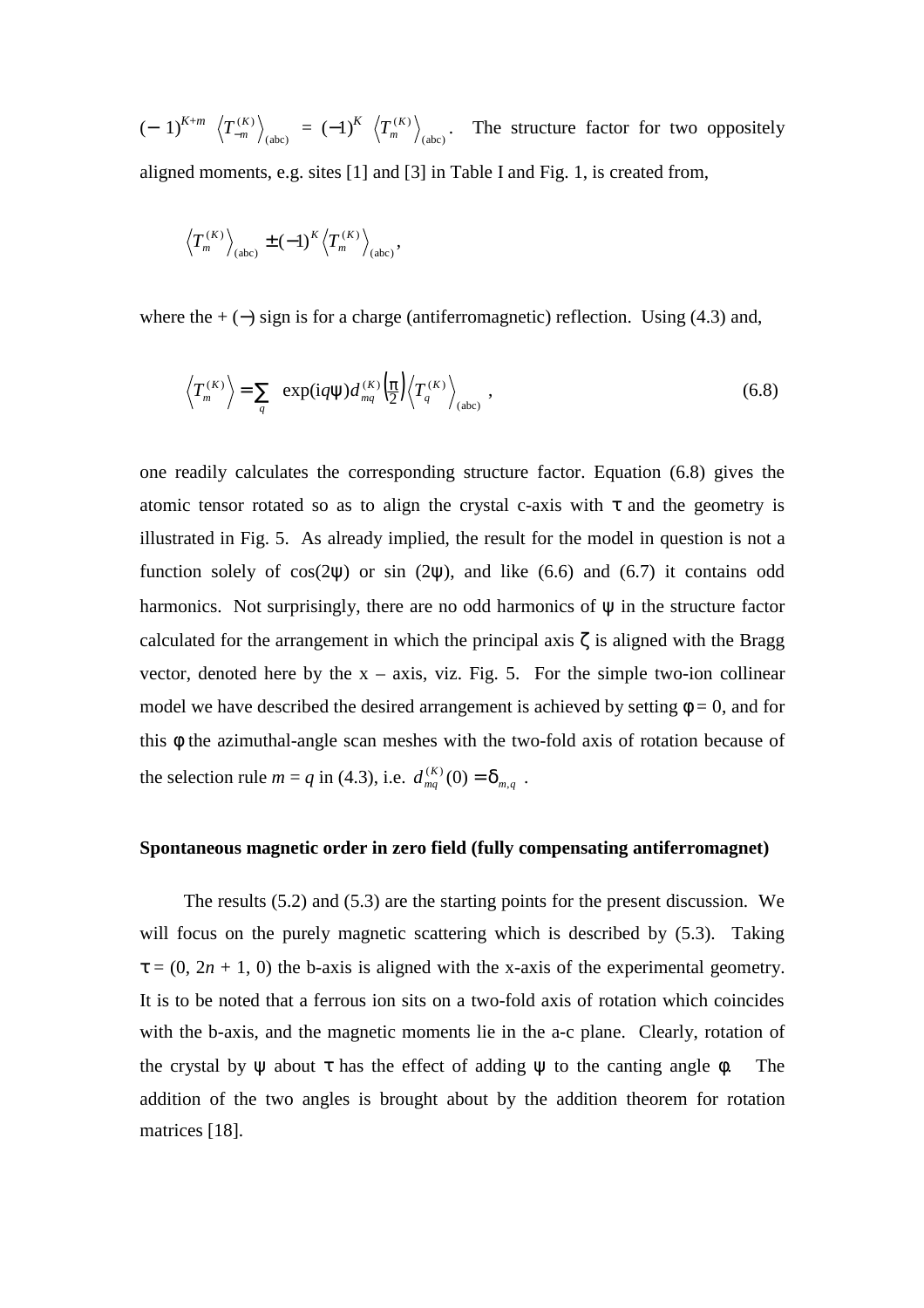Let  $\beta_{\pm} = \psi \pm \phi$ . We find,

$$
F_{\sigma'\sigma}(\tau) = (-1)^n \cos{(\alpha)} \sin{2\theta} \Big\langle L_{\zeta} \Big\rangle [\cos{\beta_+} \cos{2\beta_+} - i(-1)^n \cos{\beta_-} \cos{2\beta_-}], \tag{6.9}
$$

and,

$$
F_{\pi'\sigma}(\tau) = (-1)^n \cos{(\alpha)} \cos{\theta} \Big\langle L_{\zeta} \Big\rangle \left[ \{\sin{\beta_+} [\cos^2{\beta_+} + \cos{2\theta} (1 - 3\cos^2{\beta_+})] \} \right] \tag{6.10}
$$
  

$$
-i(-1)^n \{\beta_+ \to \beta_-\} \}.
$$

In purely magnetic scattering there is no evidence from azimuthal-angle scans of the two-fold axis of rotation in the unit cell. Because of the phase shift between the contributions to (6.9) and (6.10) in  $\beta_+$  and  $\beta_-$  the diffracted signal couples to circular polarization.

The calculated structure factors presented in this section offer a means of testing the properties reported for ferrous niobate [9] to an extent hitherto not possible. In this regard, we remind the reader that our expressions for the atomic tensor are correct at the first level of approximation in the spin-orbit coupling. Previously [8] it has been demonstrated that some contributions to scattering can be zero at this level of approximation so more accurate calculations for ferrous niobate might be necessary to completely interpret experimental data.

## **7. Structure factors for iron pyrite**

Results for x-ray diffraction from  $FeS<sub>2</sub>$  enhanced by absorption at the K-edge of iron have been reported by Kokubun et al. [20]. Weak features in the intensity at the pre-edge of scattering strongly enhanced by electric dipole (E1) absorption behave differently in azimuthal-angle scans and the authors suggest this is due to some E2 absorption at the pre-edge. Our calculated structure factors support this view and point the way to further possible tests.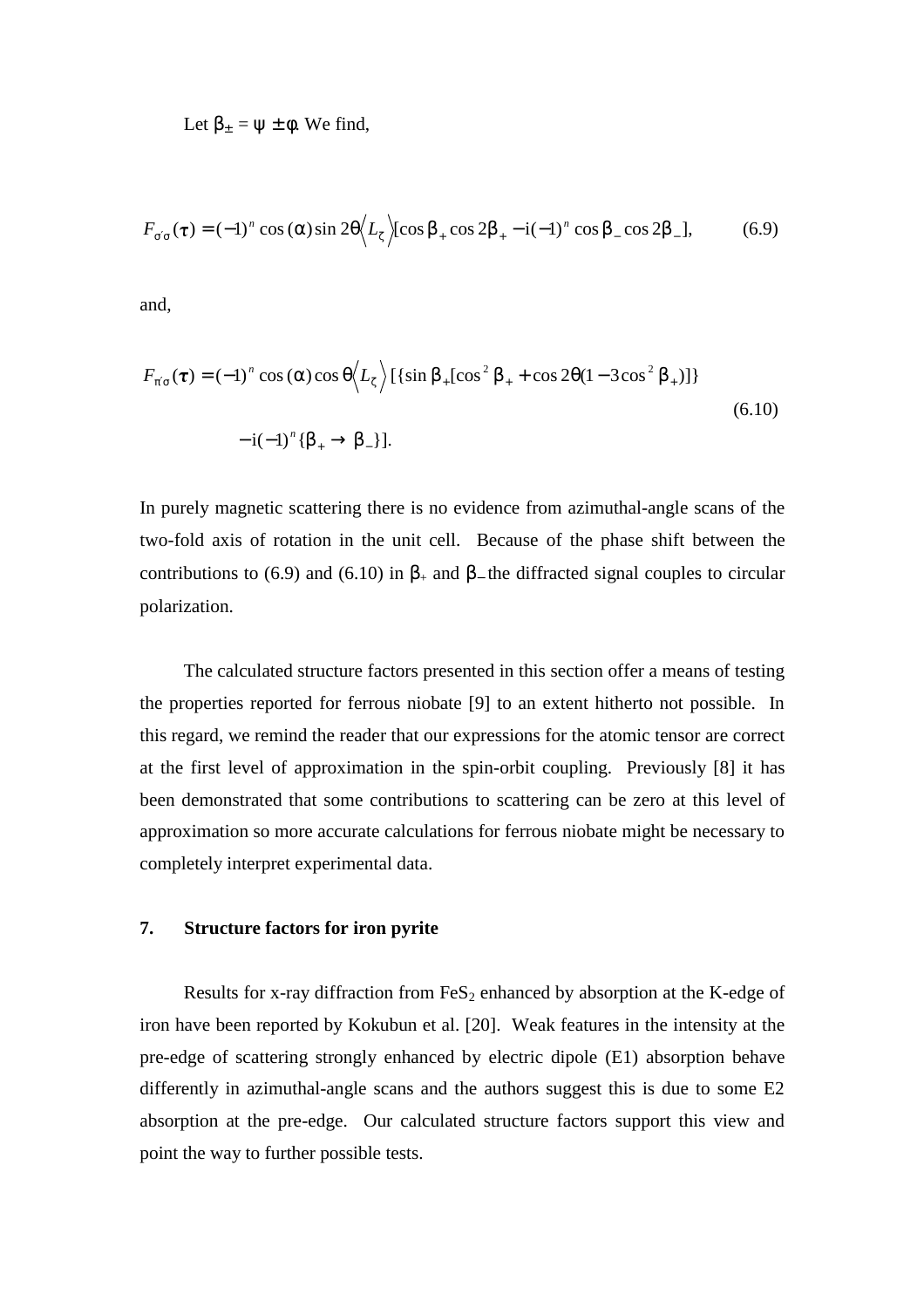Components entering the calculation of structure factors for diffraction by the iron ions are gathered in Table III. The atomic tensor appropriate to an ion is obtained by application of rules given in section 3, e.g. ions at  $[000]$  and  $[0 \frac{1}{2} \frac{1}{2}]$  are related by a c-glide operation and the element essential in finding the atomic tensor for  $[0 \frac{1}{2} \frac{1}{2}]$  is reflection in the a-c plane. The charge-forbidden reflections which have been studied are (0, 0, *l*) and (0, *l*, *l*) with *l* an odd integer. Assembling from Table III the factors appearing in  $\Psi$ , equation (5.1), one finds,

$$
\Psi(0,0,l) = \{1 - (-1)^m\} \{ \langle T_m^{(K)} \rangle_{(abc)} + \langle T_{-m}^{(K)} \rangle_{(abc)} \},\tag{7.1}
$$

and,

$$
\Psi(0,l,l) = \left\{1 - (-1)^m\right\} \left\{ \langle T_m^{(K)} \rangle_{(abc)} - \langle T_{-m}^{(K)} \rangle_{(abc)} \right\}.
$$
 (7.2)

Here, *K* is taken to be an even integer because iron pyrite is not magnetically ordered at room temperature. Evidently *m* is an odd integer and so  $K = 2$  and 4; these findings constitute one possible definition of Templeton and Templeton scattering.

The site symmetry is  $\overline{3}(C_{3i})$ . Hence, the possible values of the projection label  $q$  in  $\langle T_q^{(K)} \rangle_{(m \zeta)}$  are  $q = 0$  and  $\pm 3$ . We assume that in the principal axes the atomic tensor is purely real and thus  $\langle T_q^{(K)} \rangle_{(\xi \eta \zeta)} = (-1)^q \langle T_{-q}^{(K)} \rangle_{(\xi \eta \zeta)}$ .  $<$   $T_{q}^{(K)}$   $>_{(\xi \eta \zeta)}$   $=$   $(-1)^{q}$   $<$   $T_{-q}^{(K)}$   $>_{(\xi \eta \zeta)}$  $T_q^{(K)} >_{(\xi \eta \zeta)} = (-1)^q < T_{-q}^{(K)} >_{(\xi \eta \zeta)}$ . The principal axis is [111] and,

$$
\langle T_m^{(K)} \rangle_{(abc)} = \exp\left(i\frac{m\pi}{4}\right) \sum_q d_{mq}^{(K)}(\beta) \langle T_q^{(K)} \rangle_{(\xi\eta\zeta)},\tag{7.3}
$$

with  $\cos\beta = (1/3)^{1/2}$  and  $\sin\beta = (2/3)^{1/2}$ . Unlike the situation for ferrous niobate, the atomic tensors  $\langle T_m^{(K)} \rangle_{(abc)}$  for iron pyrite contain an imaginary component.

To describe diffraction at  $\tau = (0, 0, l)$  the c-axis of the crystal is aligned with the x-axis of the experimental geometry. Secondly, an azimuthal-angle scan is rotation of the crystal by  $\psi$  about the x-axis, as illustrated in Fig. 5. The two rotations are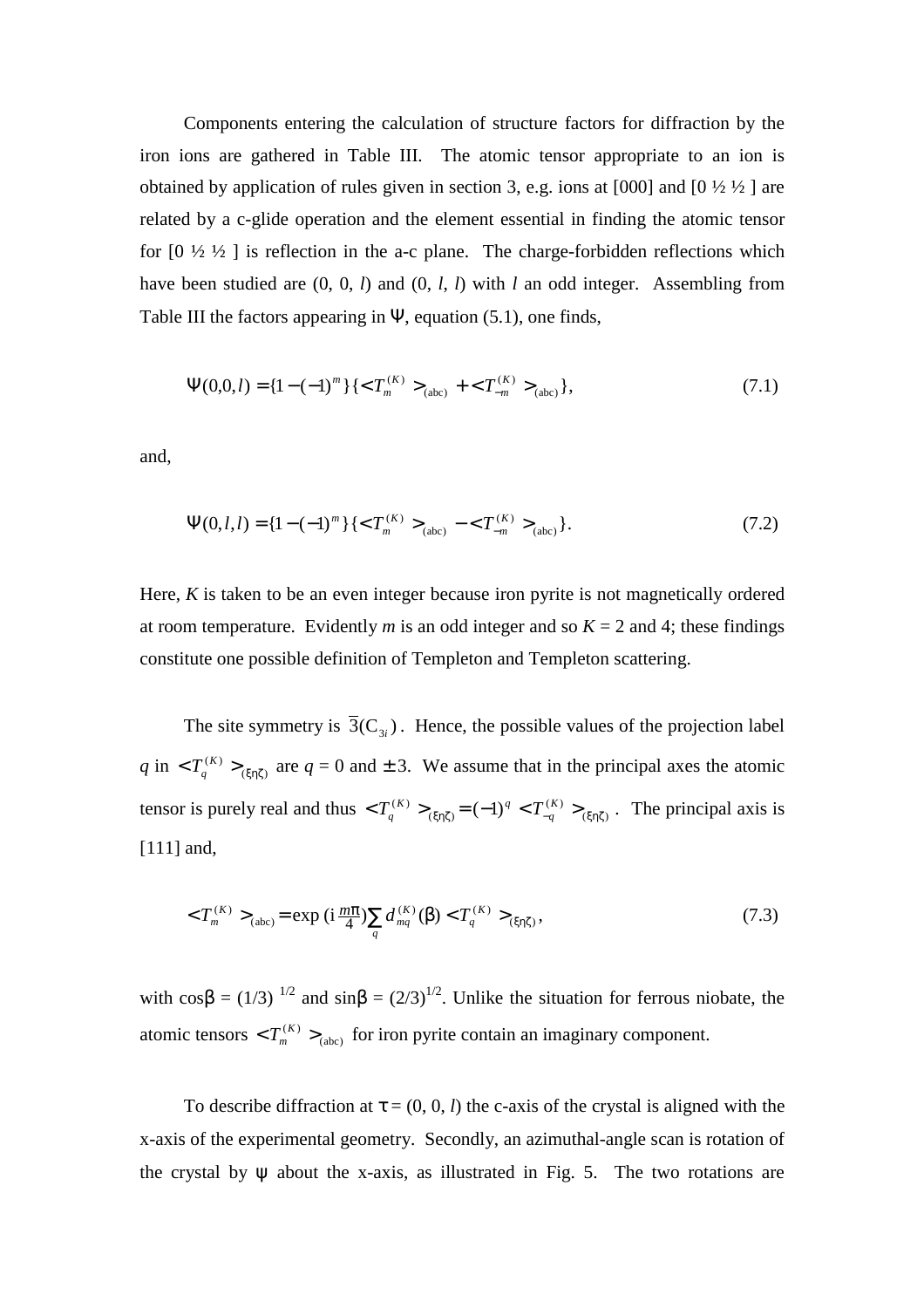described by an appropriate rotation matrix [18] and one finds the result (6.8). With  $\Psi = 0$  the b- and y-axes are aligned. When (6.8) is applied in (7.1) the values of *q* are  $\pm$  1 and  $\pm$ 3.

The structure factors to be discussed are derived from (3.4), (6.8) and (7.1). They are expressed in terms of the octupole  $(K = 2)$  and hexadecapole  $(K = 4)$ moments of the iron 3d-shell, and components allowed by site symmetry  $(\overline{3})$  are  $\langle Q_0 \rangle$ ,  $\langle \Upsilon_0 \rangle$  and  $\langle \Upsilon_{+3} \rangle = -\langle \Upsilon_{-3} \rangle$ . The two independent components of the hexadecapole enter as the linear combination,

$$
\langle \Gamma \rangle = \frac{1}{9} \{ \langle \Gamma_{0} \rangle + (\frac{7}{10})^{1/2} \langle \Gamma_{+3} \rangle \}.
$$
 (7.4)

For  $(0, 0, l)$  we find  $F_{\sigma'\sigma}(\tau) = 0$  and,

$$
F_{\pi'\sigma}(\tau) = \frac{1}{21} \cos \theta \sin \psi \left\{ 2 < Q_0 > (1 - 2 \cos 2\theta) + \langle \Gamma \rangle \left[ 1 - (6 - 7 \sin^2 \psi) \cos^2 \theta \right] \right\}.
$$
\n(7.5)

The dependence on  $\psi$ , namely, sin $\psi$ , of the octupole contributions to  $F_{\pi/\sigma}(\tau)$  is the same as that predicted for E1 enhanced diffraction [20]. Hence, in terms of an azimuthal-angle scan it is the hexadecapole in E2 that distinguishes it from E1. The contribution from the octupole is seen in (7.5) to vanish for a Bragg angle  $\theta = 30^{\circ}$ , and with  $\tau = (0, 0, l)$  this condition is almost achieved with iron pyrite and  $l = 3$ .

Lastly, we consider  $\tau = (0, l, l)$  and *l* odd, and [011] aligned with the x-axis. For  $\psi = 0$  the a- and z-axes are aligned. Equation (7.2) is the starting point for the calculation of structure factors. Orientation of the crystal to the required position in the experimental co-ordinates  $(x, y, z)$  and rotation by  $\psi$  about the x-axis lead to,

$$
\langle T_m^{(K)} \rangle = \exp\left(i\frac{m\pi}{2}\right) \sum_{qq'} \exp(i\frac{3\pi q'}{4}) d_{qq'}^{(K)} \left(\frac{\pi}{2}\right) d_{q'm}^{(K)}(\Psi) \langle T_q^{(K)} \rangle_{(abc)},\tag{7.6}
$$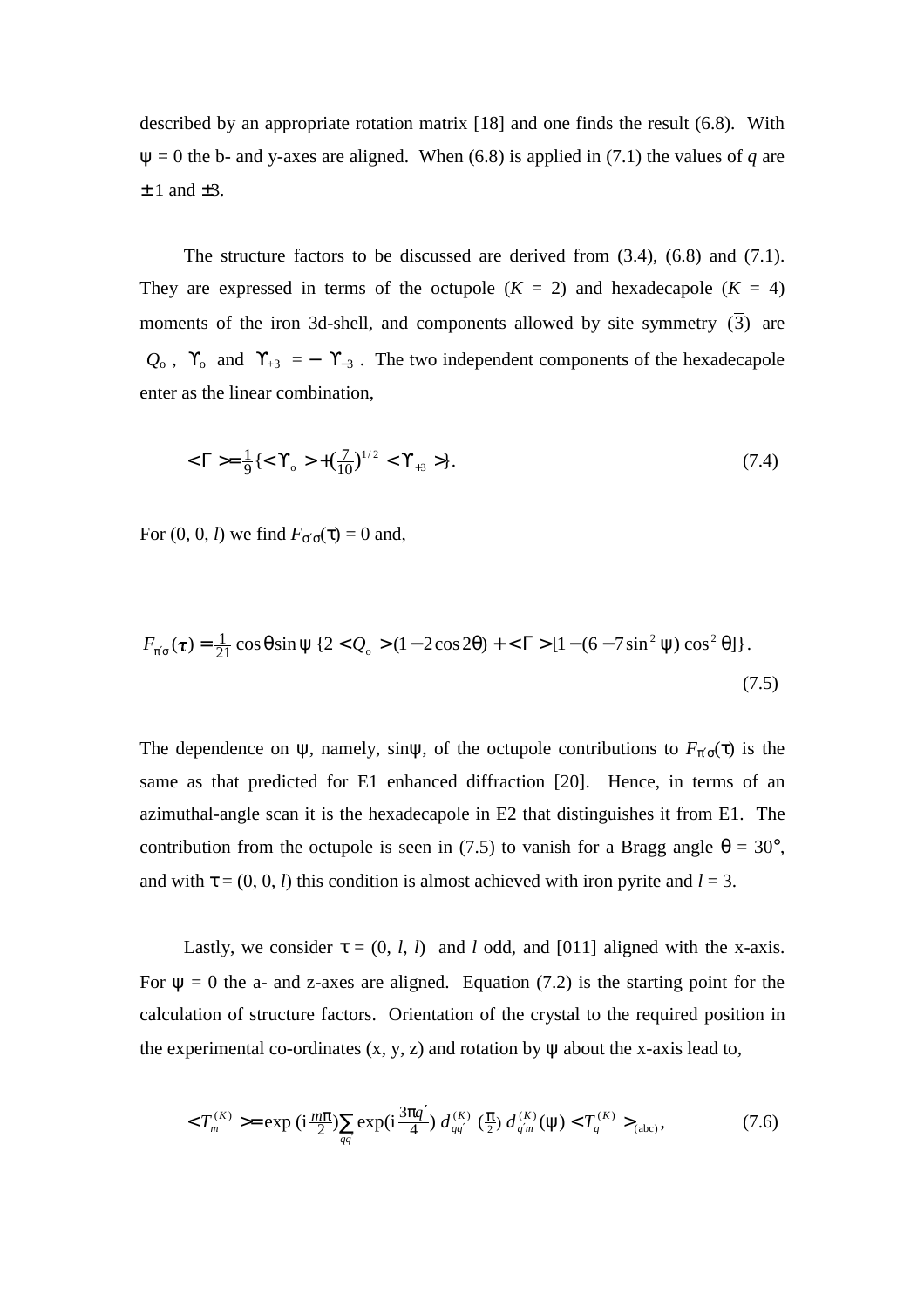and when used in (7.2)  $q = \pm 1$  and  $q = \pm 3$ . While the sum on  $q'$  is equivalent to a single rotation matrix, as in all previous examples, the presence of the phase factor denies it being a simple function of  $\psi$ . In consequence, for  $\tau = (0, l, l)$  and a general ψ we do not have for the structure factors simple algebraic expressions.

It can be shown that for  $\psi = 0$  and  $\pi/2$  the structure factor  $F_{\sigma'\sigma}(\tau)$  is zero, and its values at  $\psi$  and  $\psi + \pi$  are the same. Taking  $\psi = \pi/4$ ,

$$
F_{\sigma'\sigma}(\tau) = \frac{\sqrt{2}}{21} \sin^2 \theta \{  +\frac{3}{4} < \Gamma > \}.
$$
 (7.7)

Expressions for  $F_{\pi/\sigma}(\tau)$  are particularly complicated. This structure factor is the same at  $\psi = \pi/2$  and  $\psi = 3\pi/2$  (in these settings the b-c plane is perpendicular to the plane of scattering) and for arbitrary  $\psi$  it is not the same at  $\psi$  and  $\psi + \pi$ . Setting, respectively,  $\psi = 0$ ,  $\pi/4$  and  $\pi/2$  we find:

$$
F_{\pi'\sigma}(\tau) = -\frac{1}{21}\sin(\theta + \frac{\pi}{4})\left\{2 < Q_0 > (1 - 2\sin 2\theta) + \frac{1}{2} < \Gamma > (3 + \sin 2\theta)\right\},\tag{7.8}
$$

$$
F_{\pi'\sigma}(\tau) = \frac{1}{21} \cos \theta \left\{  (1 - 2\cos 2\theta) + \frac{1}{16} < \Gamma > (7\sqrt{2}\sin 2\theta + 11\cos 2\theta - 9) \right\}, (7.9)
$$

and,

$$
F_{\pi'\sigma}(\tau) = -\frac{1}{21\sqrt{2}}\sin\theta \left\{2 < Q_{\circ} > (1 + 2\cos 2\theta) + \frac{1}{4} < \Gamma > (5\cos 2\theta - 1)\right\}.\tag{7.10}
$$

These few expressions for  $\tau = (0, l, l)$  provide an orientation to the behaviour of  $F_{\pi' \sigma}(\tau)$  as a function of  $\psi$  and the Bragg angle.

The observed pre-edge features [20] possess structure on the scale of the energy resolution available in the experiment. The features are not well separated from the main intensity, attributed to E1 enhanced diffraction, which raises the real possibility that their character is largely E2 together with some E1. For  $\tau = (0, 0, l)$  the significant aspect in the observed intensities is a decrease on changing from  $l = 1$  to  $l$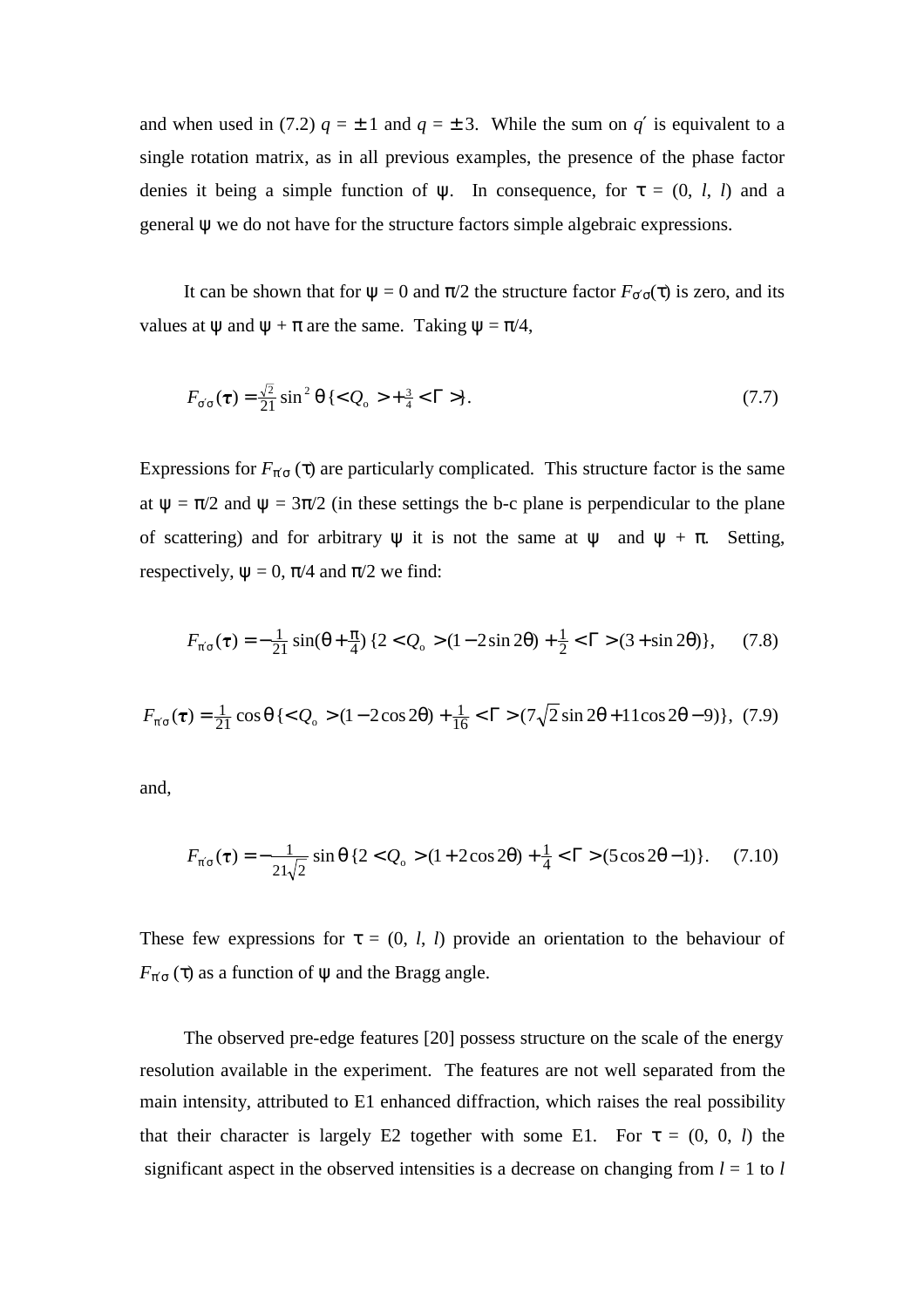= 3, and this could be due to the very small contribution from  $< Q_0 >$  to  $F_{\pi/\sigma}(\tau)$  at  $l = 3$ . With  $\tau = (0, l, l)$  the azimuthal-angle scan at the best separated pre-edge feature is distinctly different from that expected for E1 enhanced diffraction. Intensities are not reported for each channel of scattering, and data can be compared to  $(|F_{\sigma \sigma}|^2 + |F_{\pi \sigma}|^2)$ . General aspects of the observations are in accord with calculated structure factors. For  $\psi = \pi/2$  the observed intensity is essentially zero. Using this evidence in (7.10) we find  $\langle \Gamma \rangle \sim -6.5 \langle Q_0 \rangle$ , and then the maximum intensity is at  $\psi = 0$ . As weak maximum at  $\psi = \pi/4$  could be due to a contribution to scattering in the unrotated channel. A fully satisfactory confrontation between experiment and theory could be made with high resolution data observed in the rotated and unrotated channels of scattering, with an adequate account of absorption corrections.

### 8. Summary

The material presented here on resonant x-ray diffraction by a magnetic material was conceived with several objectives in mind, comprising a description of the atomic model used, a discussion of various inherent symmetry properties, and the calculation of structure factors for the interpretation of experimental data.

First, the resonance enhanced contribution to the scattering length  $\langle f \rangle$  is not immediately related to atomic variables of interest in the investigation of material properties. (This feature of  $\langle f \rangle$  distinguishes it from the non-resonant part of the scattering length, and the magnetic scattering length for neutron beams.) However, a representation of the resonant contribution in terms of atomic variables can be achieved at the expense of undertaking an approximation [8, 10, 16]. The approximate form of  $\langle f \rangle$ , based on an atomic model, is appealing to work with since it gives vent to physical intuition as to the quantities controlling diffraction, and it gives a simple framework within which to relate observations to results obtained by other experimental techniques. The limitations imposed by the approximation need to be assessed by testing predictions against experimental results, and completely numerical calculations, e.g. results from multiple-scattering theories [21].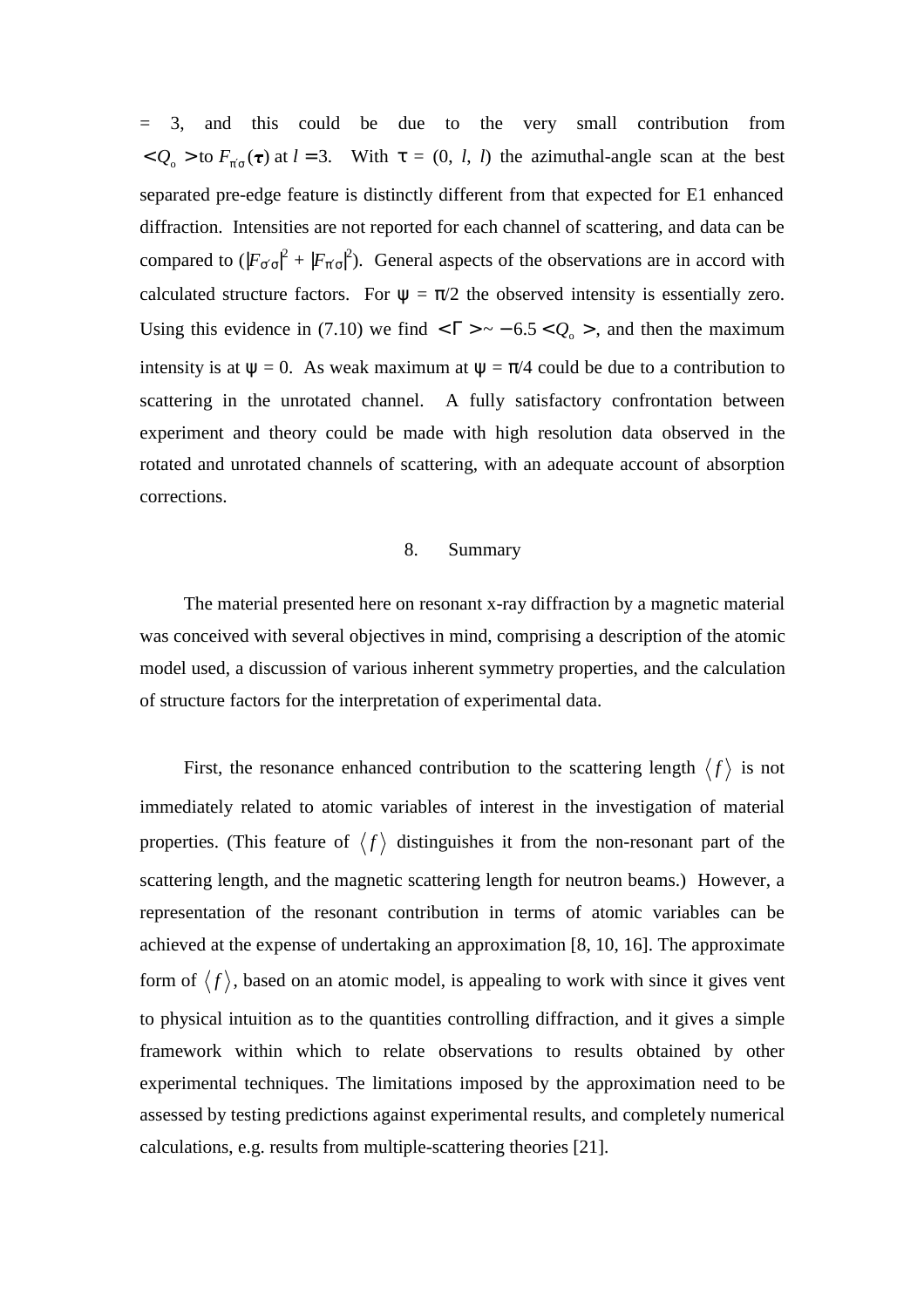Secondly, the magnetic ion  $-$  at the focus of interest  $-$  is part of a crystal structure and influenced by the symmetry of its environment. The discussion of the symmetry relations between equivalent ions is another necessary ingredient of the presentation, together with the influence of the experimental setup and the polarization conditions of the photons.

The building blocks are brought together to demonstrate a step by step procedure for assembling the structure factors pertinent for any crystal containing magnetic ions. These structure factors are subject to the appropriate reflection conditions, or extinction rules, and display the signatures for charge-allowed and charge-forbidden, or purely magnetic, diffraction. This leads to a characterization of the physical content to be recovered from the Bragg reflections of the material in question [10].

A big component of this work is represented by a worked example of the various structure factors calculated for three magnetic configurations encountered in FeNb<sub>2</sub>O<sub>6</sub> [9] under different experimental conditions. The discussion of FeNb<sub>2</sub>O<sub>6</sub> is facilitated by the availability of extensive data, obtained from magnetic neutron diffraction and complementary measurements, in which the magnetic structure and the anisotropy properties of the Fe-ion have been determined. A second worked example is appropriate for  $FeS<sub>2</sub>$  which is not magnetically ordered.

Disentangling the geometric conditions of the scattering process from the properties of the valence shell that accepts the photo-excited core electron facilitates a discussion of the symmetry operations connecting equivalent sites in the unit cell [8, 16]. In this context, it is important to note that the atomic tensor, which describes properties of the valence shell in terms of orbital moments, necessarily exhibits the transformation properties of an axial quantity. In order to obtain the correct moment orientation at a specific magnetic site it may, in some cases, be necessary to use a time-reversal operation on top of the symmetry operations inherent in the chemical unit cell. The transformations produce, for each site, corresponding phase factors which are then taken into account together with the usual phase factors deriving from the positions occupied by the ions in the unit cell.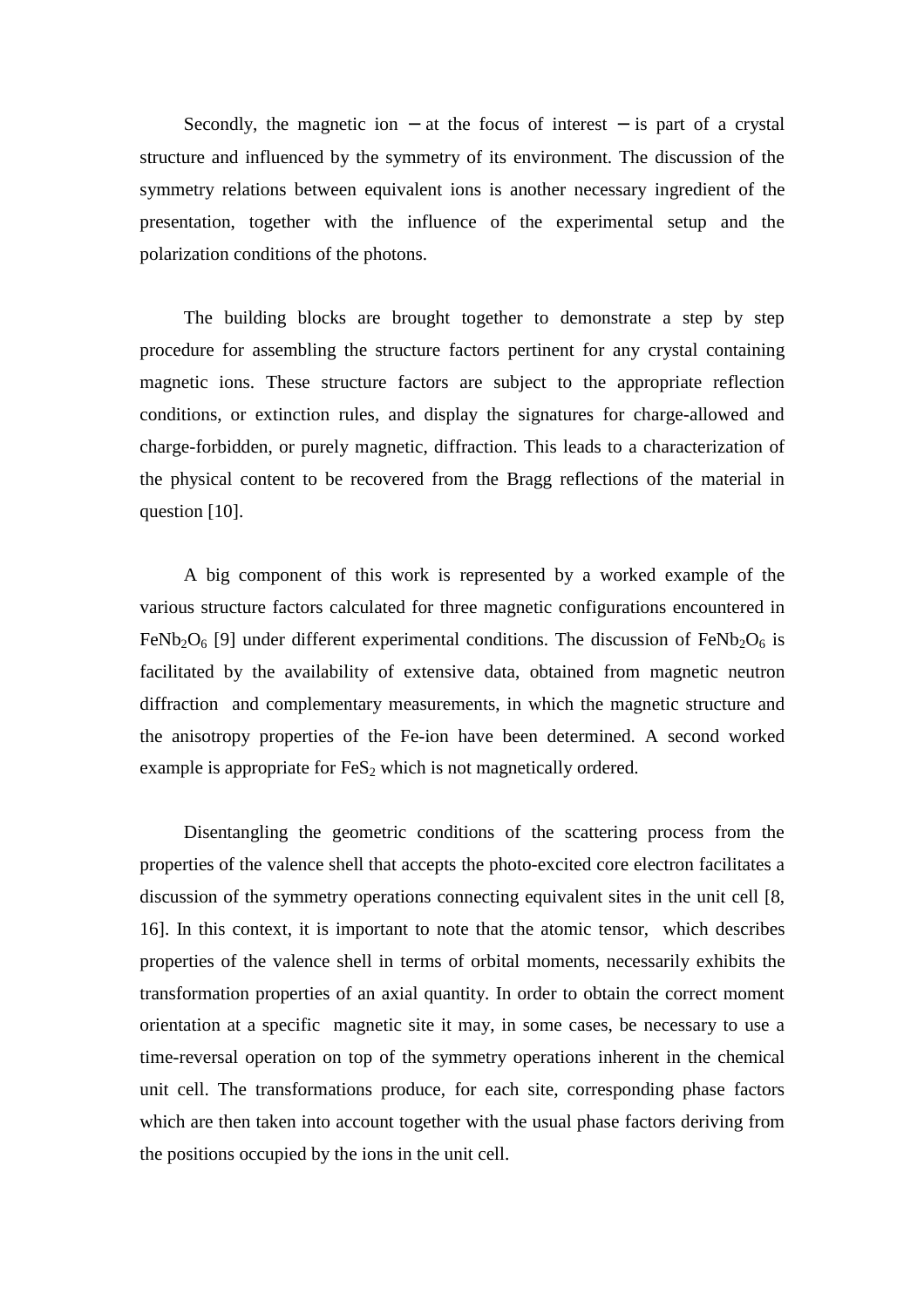One result found here for FeNb<sub>2</sub>O<sub>6</sub> and also in a previous investigation of  $V_2O_3$ [10] is the coupling of structural and orbital properties in diffraction signals. The coupling appears in the form of selection rules on Miller indices (*h*, *k*, *l*) for a reflection and the rank *K* and component index  $m$  (−*K* ≤  $m$  ≤ *K*) of the orbital moments of the valence shell. For example, in diffraction by the fully compensating antiferromagnetic configuration of FeNb<sub>2</sub>O<sub>6</sub> the signal is zero unless  $K + k$  is an even integer, while in the case of  $V_2O_3$  charge-forbidden reflections are believed to satisfy *K* odd and  $h + m$  even. (In E1 and E2 absorption events the maximum values of *K* are 2 and 4, respectively.)

Charge related diffraction at a charge-forbidden reflection, which is due to spatial anisotropy, can be accompanied by magnetic related diffraction. A signature of this diffraction, frequently called Templeton and Templeton diffraction after its discoverers  $[11 - 13]$ , is its appearance in the channel of scattering in which linear polarization is rotated, through 90° from initially being perpendicular to the plane of scattering. However, this is not a general rule and it is valid for particular materials and Bragg reflections. By way of an example, we have shown for FeS<sub>2</sub> and  $\tau = (0, l, l)$ *l*) that Templeton and Templeton scattering appears in the unrotated channel of scattering. In the case of  $FeNb<sub>2</sub>O<sub>6</sub>$  the origin of Templeton and Templeton diffraction is made explicit through a dependence on the orientation of principal axes relative to crystallographic axes.

Use of principal axes to facilitate the description of non-magnetic properties of crystals is well established [14]. Less well-known, perhaps, is their use for magnetic properties [15] and properties described by spherical tensors, as in the present work.

Spatial anisotropy in the orbital moments of the resonant ions in  $FeNb<sub>2</sub>O<sub>6</sub>$  and  $FeS<sub>2</sub>$  is manifest in azimuthal-angle scans, in which the crystal is rotated about the Bragg vector. Calculated structure factors have a quite complicated dependence on the azimuthal angle, because of the anisotropy. In particular, for  $FeNb<sub>2</sub>O<sub>6</sub>$  the azimuthal angle does not mesh with the two-fold axis that passes through the site occupied by the resonant ion and produce a four-fold periodicity in the intensity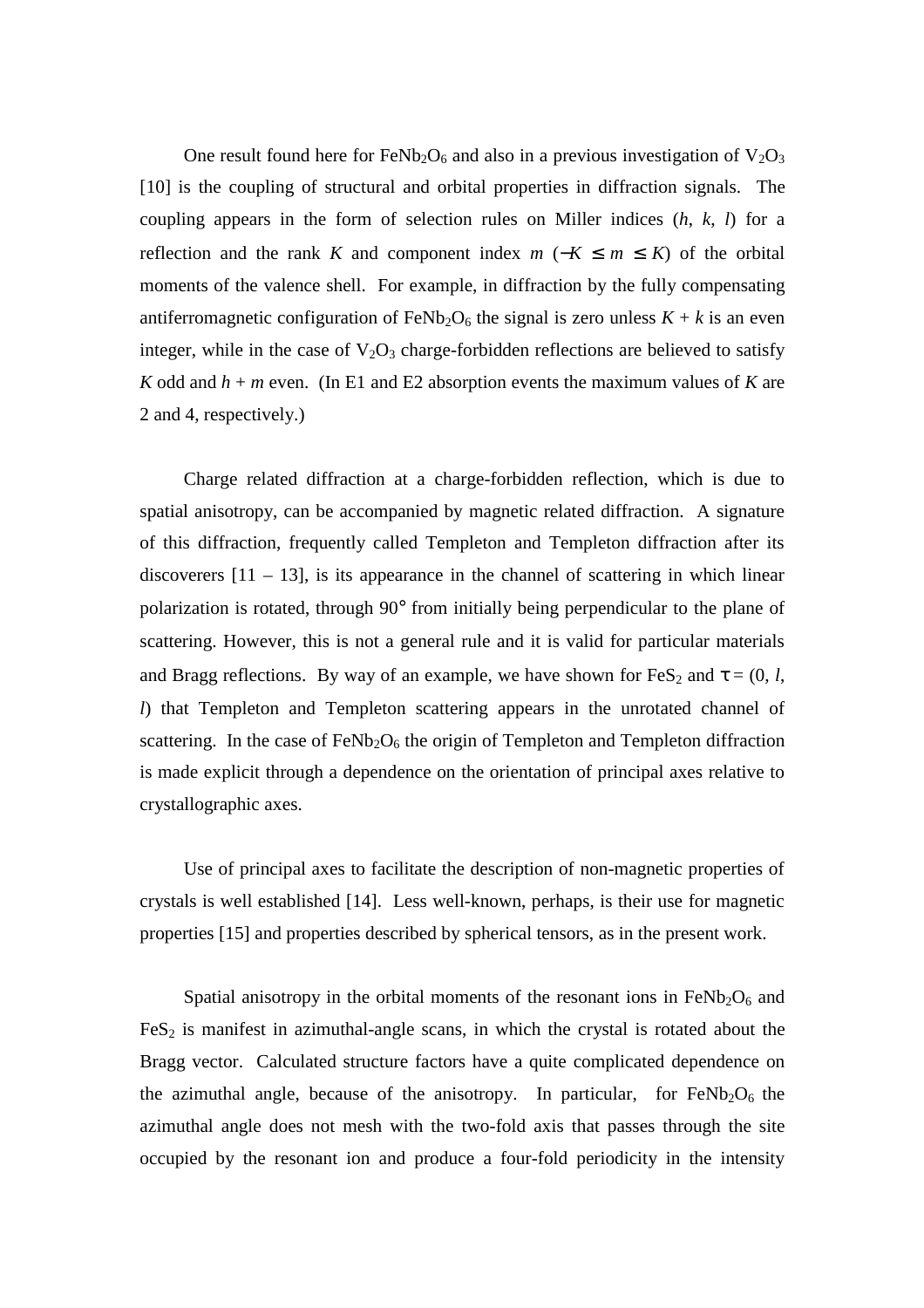regarded as a function of azimuthal angle [5]. We have illustrated the destruction by anisotropy of coherence between the azimuthal angle and an axis of rotation by reporting results for a simple collinear configuration of moments.

Circular polarization can be created in the diffraction of a completely linearly polarized incident beam of photons if amplitudes for the rotated and unrotated channels of scattering are shifted in phase such that the imaginary part of the product of the amplitudes is different from zero. This can be achieved with  $FeNb<sub>2</sub>O<sub>6</sub>$  with the two configurations of the magnetic moments. In one configuration there is a 90° phase shift between the amplitude in the rotated  $(\pi' \sigma)$  and the unrotated  $(\sigma' \sigma)$ channels of scattering due to pure charge and purely magnetic contributions, respectively. A second configuration generates reflections for which both channels carry purely magnetic signals, and the necessary phase shift between them arises from the actual nature of the configuration.

#### Acknowledgement

We are grateful to Dr. H. Weitzel for a useful discussion, and to Dr. S. P. Collins and Dr. U. Staub for continuing interest in our work on the interpretation of resonant x-ray diffraction. One of us (E.B.) is pleased to acknowledge support from the ISIS Facility, Rutherford Appleton Laboratory, for a visit during which the research was completed.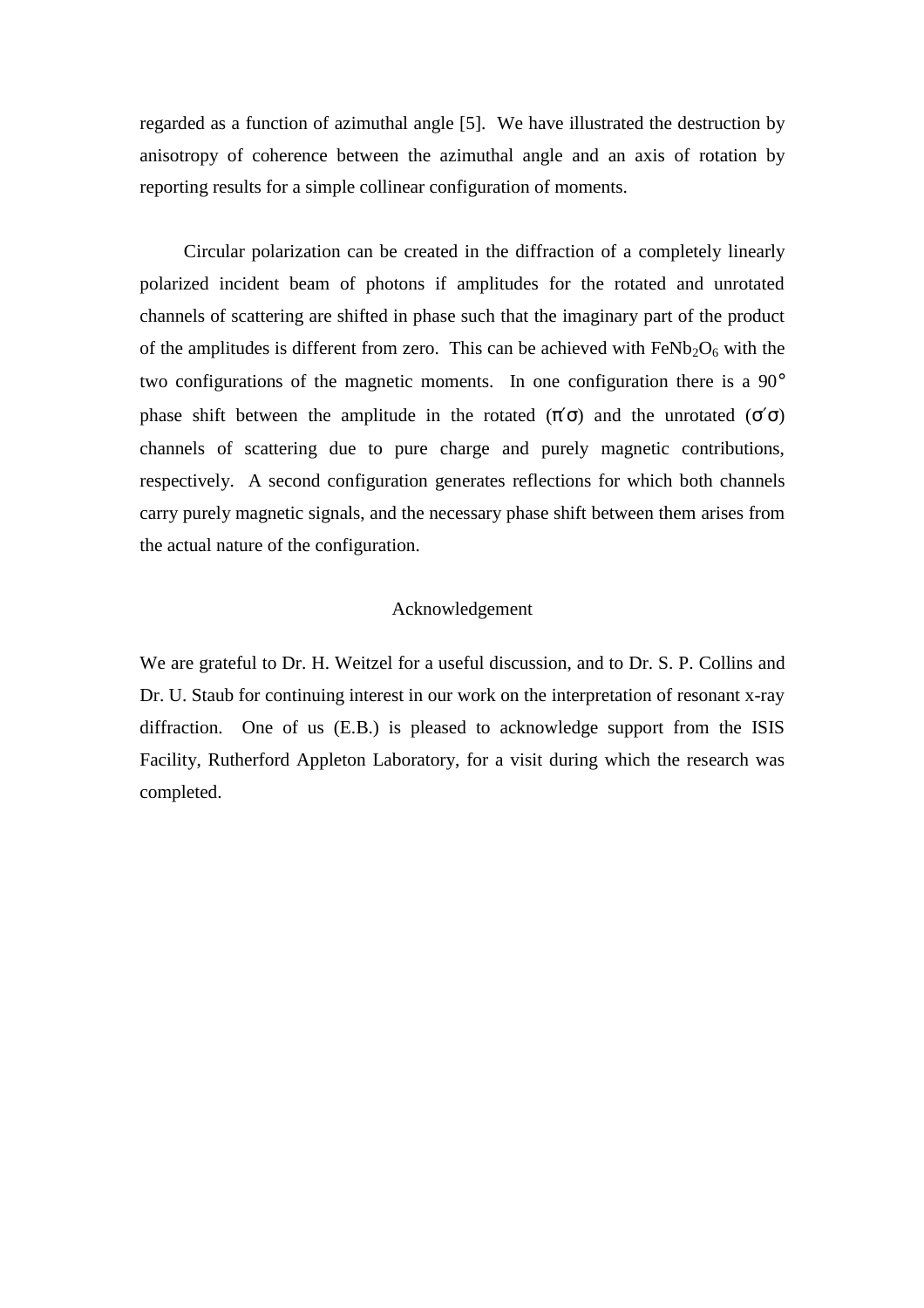## **Table I**

Quantities entering the structure factor of ferrous niobate. Definitions:  $\tau = (h, k, l)$ ,  $\alpha$ =  $2π$  *ky* +  $\frac{π}{2}l$ , and  $β = α - \frac{π}{2}k$ . The sum of spatial phase factors is the structure factor for charge scattering, and the result for  $k = 2n$  is 4 cos  $(\alpha)$ {1 + (-1)<sup>h + n</sup>}. Hence charge

allowed diffraction is indexed by  $k = 2n$  and  $h + n$  even.

| Ion<br>phase factor                  | Spatial     | Observed moment<br>in zero field | Atomic phase<br>factor |
|--------------------------------------|-------------|----------------------------------|------------------------|
| $[1]e^{i\beta}$                      | $(+, 0, +)$ | $\mathbf{1}$                     |                        |
| $[2](-1)^h e^{-i\alpha} (+, 0, -)$   |             | $\left( -1\right) ^{K+m}$        |                        |
| $[3]e^{-i\beta}$                     | $(-, 0, -)$ | $(-1)^K$                         |                        |
| $[4](-1)^h e^{i\alpha}$ (+, 0, -)    |             | $\left( -1\right) ^{K+m}$        |                        |
| $[5](-1)^k e^{i\beta}$ $(-, 0, -)$   |             | $(-1)^K$                         |                        |
| $[6](-1)^{h+k}e^{-i\alpha}$          |             | $(-, 0, +)$                      | $(-1)^{m}$             |
| $[7](-1)^{k}e^{-i\beta}$ (+, 0, +)   |             | $\mathbf{1}$                     |                        |
| $[8](-1)^{h+k} e^{i\alpha}(-, 0, +)$ |             | $(-1)^{m}$                       |                        |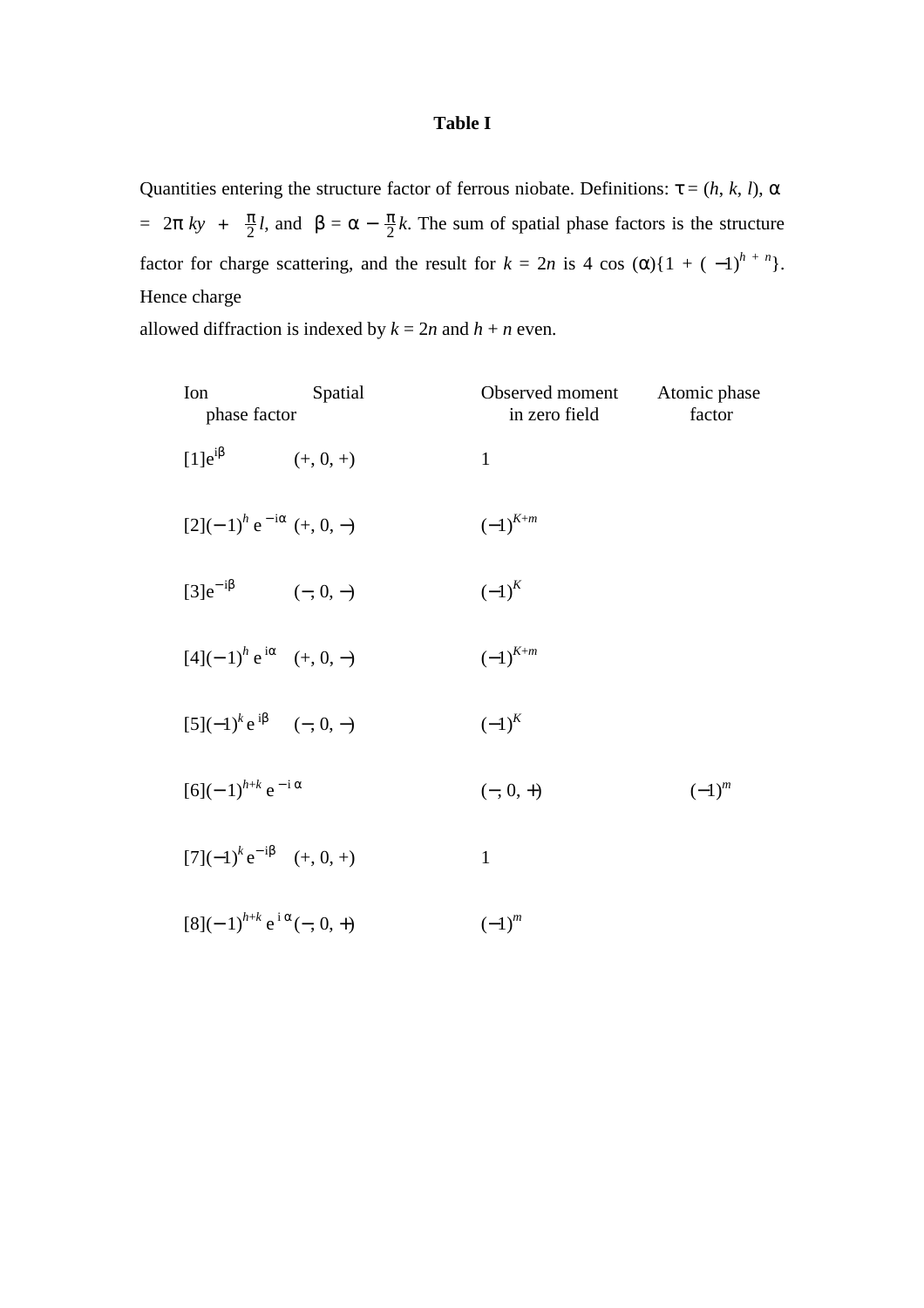# **Table II**

Non-zero values of  $H_m^{(K)}$  for the unrotated (σ'σ) and rotated (π'σ) channels of scattering for which  $m = 0, \pm 2$  and  $m = \pm 1, \pm 3$ , respectively; the axes are defined in Fig. 5 and θ is the Bragg angle.  $H_{-m}^{(K)} = (-1)^{K+m} {H_{m}^{(K)}}^*$ .

| $\boldsymbol{K}$ | $\boldsymbol{m}$ | $(\sigma'_{\sigma})$                        | $\boldsymbol{m}$ | $(\pi' \sigma)$                                                                                     |
|------------------|------------------|---------------------------------------------|------------------|-----------------------------------------------------------------------------------------------------|
| $\overline{0}$   | $\overline{0}$   | $\frac{1}{2\sqrt{5}}\cos 2\theta$           |                  |                                                                                                     |
| $\mathbf{1}$     | $\overline{0}$   | $rac{1}{2\sqrt{10}}\sin 2\theta$            | $\mathbf{1}$     | $-\frac{1}{4\sqrt{5}}e^{-3i\theta}$                                                                 |
| $\overline{2}$   | $\boldsymbol{0}$ | $-\frac{1}{2\sqrt{14}}\cos 2\theta$         | $\mathbf{1}$     | $\frac{1}{4} \left(\frac{3}{7}\right)^{1/2} e^{-3i\theta}$                                          |
|                  | $\overline{2}$   | $\frac{1}{4}\left(\frac{3}{7}\right)^{1/2}$ |                  |                                                                                                     |
| 3                | $\overline{0}$   | $-\frac{i}{\sqrt{10}}\sin 2\theta$          | $\mathbf{1}$     |                                                                                                     |
|                  |                  |                                             | 3                | $-\frac{1}{4} \left(\frac{3}{10}\right)^{1/2} e^{-3i\theta}$<br>$-\frac{1}{4\sqrt{2}} e^{-i\theta}$ |
| $\overline{4}$   | $\boldsymbol{0}$ | $-\left(\frac{2}{35}\right)^{1/2}$ cos 20   | $\mathbf{1}$     | $\frac{1}{4\sqrt{14}}e^{-3i\theta}$                                                                 |
|                  | $\overline{2}$   | $-\frac{1}{2\sqrt{7}}$                      | 3                | $\frac{1}{4\sqrt{2}}e^{-i\theta}$                                                                   |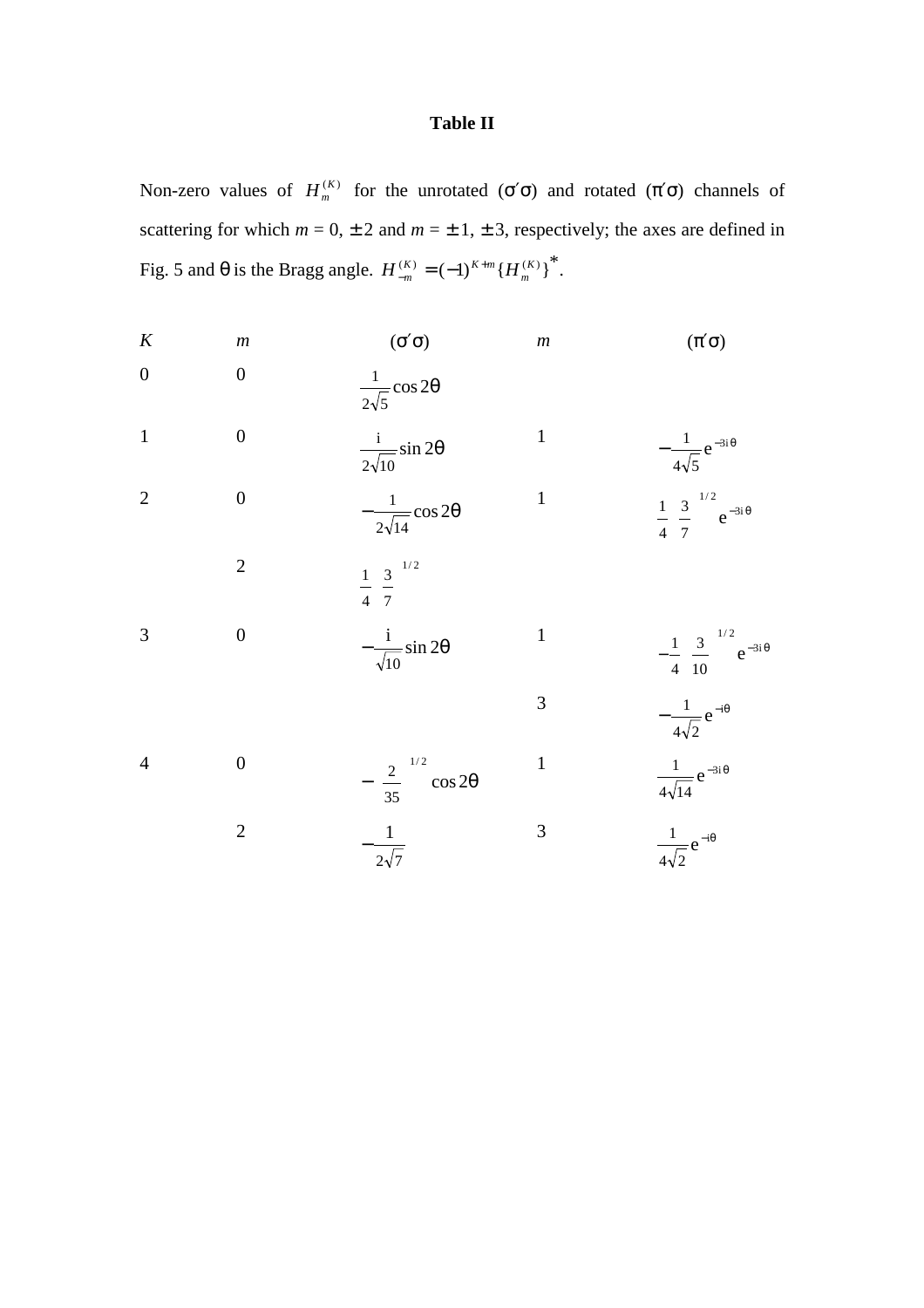# **Table III**

Quantities entering the structure factor of iron pyrite.

| Site                          | Spatial<br>Phase factor | Symmetry<br>Operation           | Atomic<br>Tensor                                                     |
|-------------------------------|-------------------------|---------------------------------|----------------------------------------------------------------------|
| [000]                         | 1                       | Origin                          | $\left\langle T_{m}^{(K)}\right\rangle _{\text{(abc)}}$              |
| $[1/2 \frac{1}{2} 0]$         | $e^{i\pi(h+k)}$         | b-glide<br>$(x \rightarrow -x)$ | $(-1)^K \left\langle T_{-m}^{(K)} \right\rangle_{(abc)}$             |
| $[0 \frac{1}{2} \frac{1}{2}]$ | $e^{i\pi(k+l)}$         | c-glide<br>$(y \rightarrow -y)$ | $(-1)^{m+K}\left\langle T_{-m}^{(K)}\right\rangle _{\mathrm{(abc)}}$ |
| [1/2 0 1/2]                   | $e^{i\pi(h+l)}$         | a-glide<br>$(z \rightarrow -z)$ | $(-1)^m \left\langle T_m^{(K)} \right\rangle_{(abc)}$                |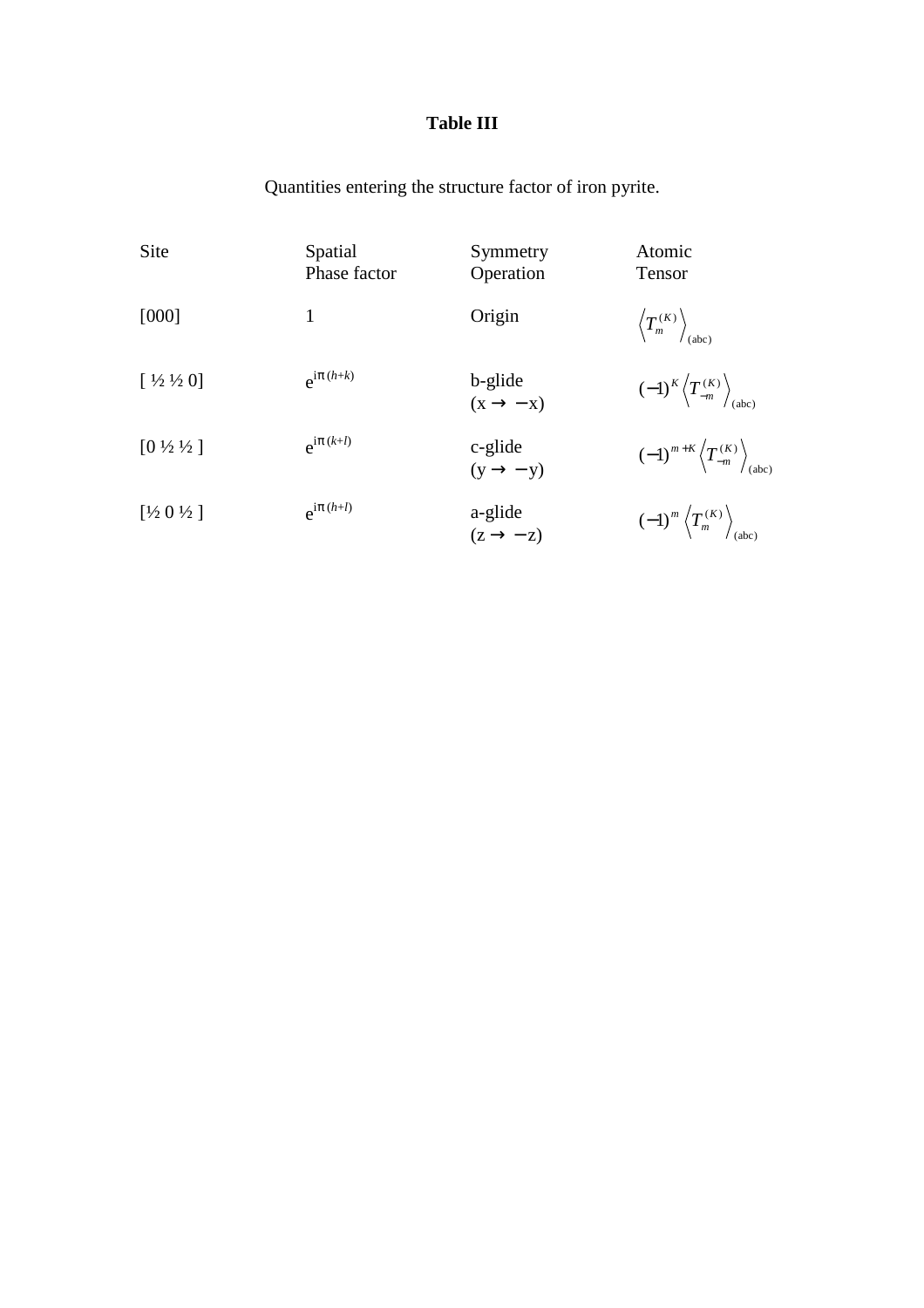## **Figure Captions**

- 1. The antiferromagnetic configuration of magnetic moments in ferrous niobate observed in zero field below the Néel temperature [9]; the crystal  $a - b$  plane is in the plane of the paper, and the moments are contained in the  $a - c$  plane, cf. Table I.
- 2. The relative orientation of the principal  $(\xi, \eta, \zeta)$  and crystallographic  $(a, b, c)$  axes of ferrous niobate and the definition of the canting angle φ. Magnetic moments lie in the  $a - c$  plane.
- 3. The configuration of magnetic moments in ferrous niobate induced by a magnetic field applied in the a–direction [9]; moments lie in the  $a - c$  plane and the c-axis and this plane are perpendicular to the plane of the page.
- 4. The configuration of magnetic moments in ferrous niobate induced by a magnetic field applied in the c−direction, which is perpendicular to the plane of the page.
- 5. (x,y,z) axes define the experimental geometry. σ−polarization is perpendicular to the plane of scattering which contains the x-y axes. Photons are elastically scattered and deflected through an angle 2 $\theta$ . The Bragg vector  $\tau = \mathbf{q} - \mathbf{q}' = -\mathbf{x}$ . In an azimuthal-angle (ψ) scan used in the investigation of iron pyrite [19] the crystal c-axis is aligned with **x** and the crystal b-axis and the y-axis enclose an angle ψ.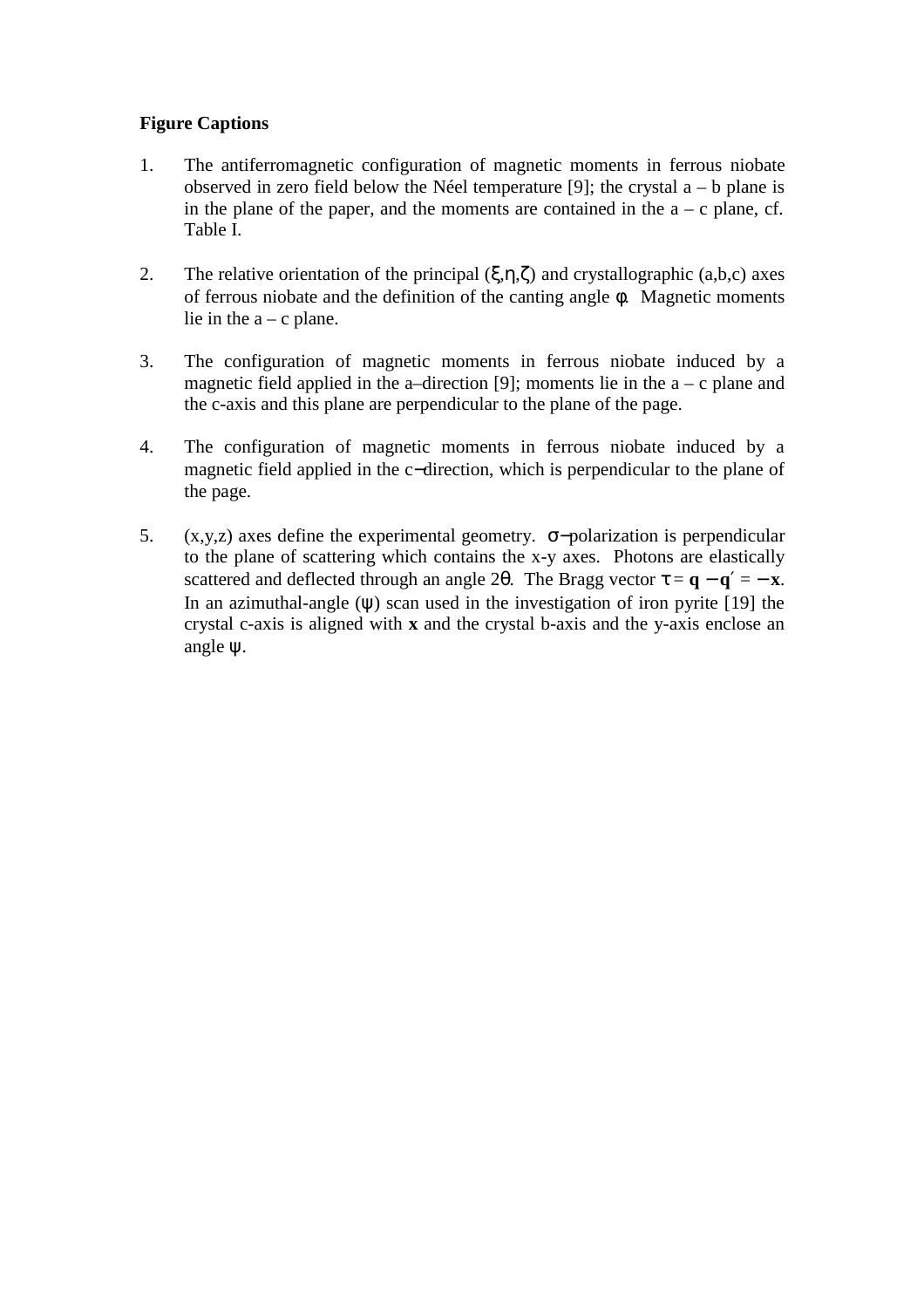#### References

- (1) M. W. Long, Phil. Trans. R. Soc. Lond. A **356**, 1493 (1998).
- (2) Y. Tokura and N. Nagaosa, Science **288**, 462 (2000).
- (3) R. C. O'Handley, Modern Magnetic Materials (John Wiley & Sons, Inc., New York, 2000).
- (4) S. W. Lovesey and S. P. Collins, X-ray Scattering and Absorption by Magnetic Materials (Clarendon Press, Oxford, 1996).
- (5) K. D. Finkelstein, Q. Shen and S. Shastri, Phys. Rev. Lett. **69**, 1612 (1992).
- (6) J. P. Hill, C. C. Kao and D. F. McMorrow, Phys. Rev. **B55**, R8662 (1997).
- (7) L. Paolasini et al., Phys. Rev. Lett. **82**, 4719 (1999), and the Annual Report Highlights from the ESRF, Grenoble, France (1999).
- (8) S. W. Lovesey, J. Phys.: Condens. Matter **10**, 2505 (1998).
- (9) C. Heid, H. Weitzel, F. Bourdarot, R. Calemczuk, T. Vogt and H. Fuess, J. Phys.: Condens. Matter **8**, 10609 (1996).
- (10) S. W. Lovesey and K. S. Knight, J. Phys.: Condens. Matter **12**, L367 (2000).
- (11) D. H. Templeton and L. K. Templeton, Phys. Rev. **B49**, 14850 (1994).
- (12) D. H. Templeton and L. K. Templeton, Acta Cryst. **A53**, 352 (1997).
- (13) D. H. Templeton, Acta Cryst. **A54**, 158 (1998).
- (14) J. F. Nye, Physical Properties of Crystals (The Clarendon Press, Oxford, 1960).
- (15) R. R. Birss, Symmetry and Magnetism (North-Holland Publishing Company, Amsterdam, 1964).
- (16) P. Carra and B. T. Thole, Rev. Mod. Phys. **66**, 1509 (1994).
- (17) P. –A. Lindgård and O. Danielsen, J. Phys. **C7**, 1523 (1974).
- (18) D. A. Varshalovich, A. N. Moskalev and V. K. Khersonskii, Quantum Theory of Angular Momentum (World Scientific, Singapore, 1988).
- (19) Y. Tanaka et al., J. Phys.: Condens. Matter **11**, L505 (1999).
- (20) J. Kokubun, T. Nagano, M. Kuribayashi and K. Ishida, J. Phys. Soc. Jpn. **67**, 3114 (1998).